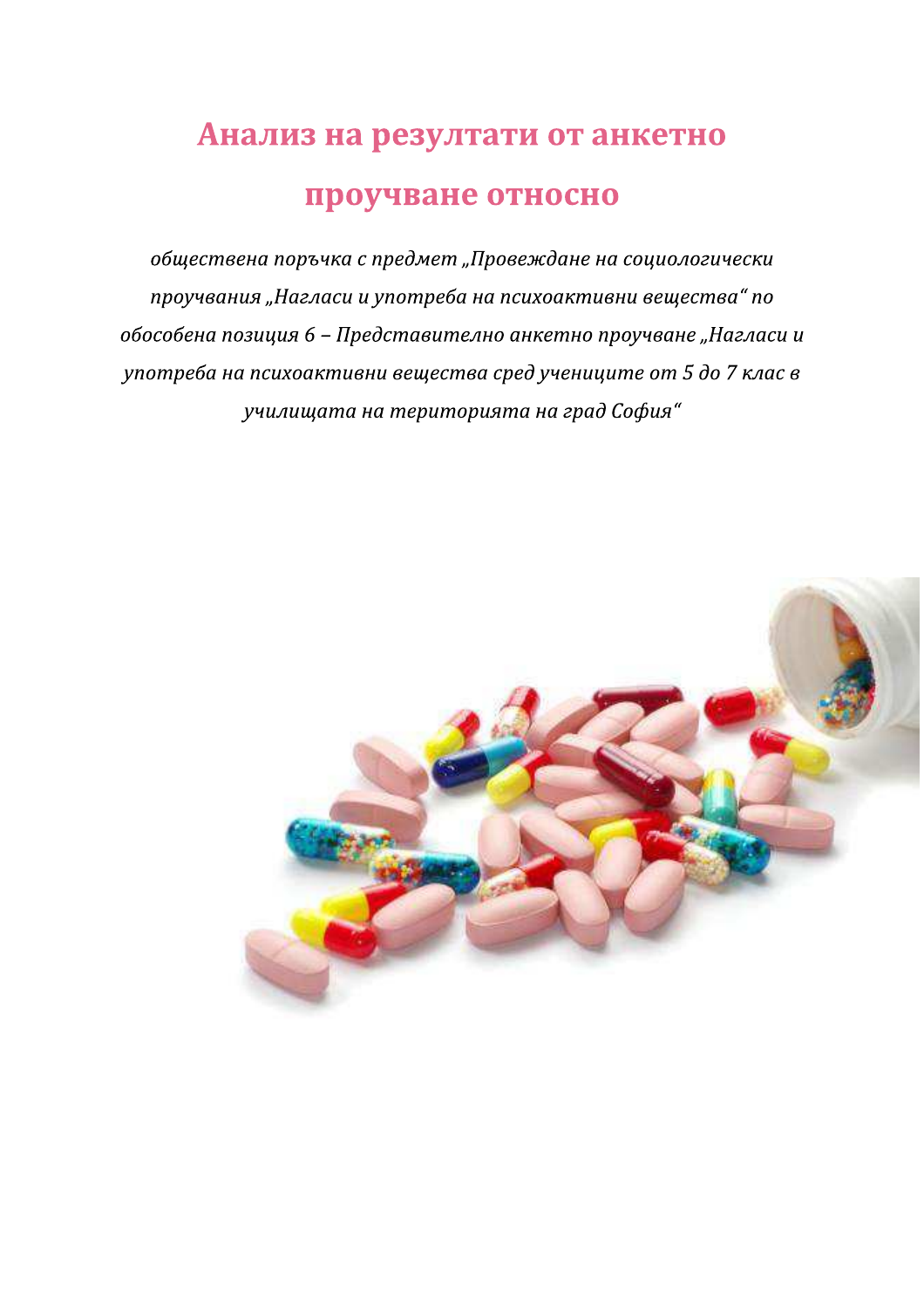# Съдържание

| Информираност и нагласи относно употребата на психоактивни вещества  23        |
|--------------------------------------------------------------------------------|
| Рискове за здравето от употребата на цигари, алкохол и наркотични вещества  27 |
|                                                                                |
|                                                                                |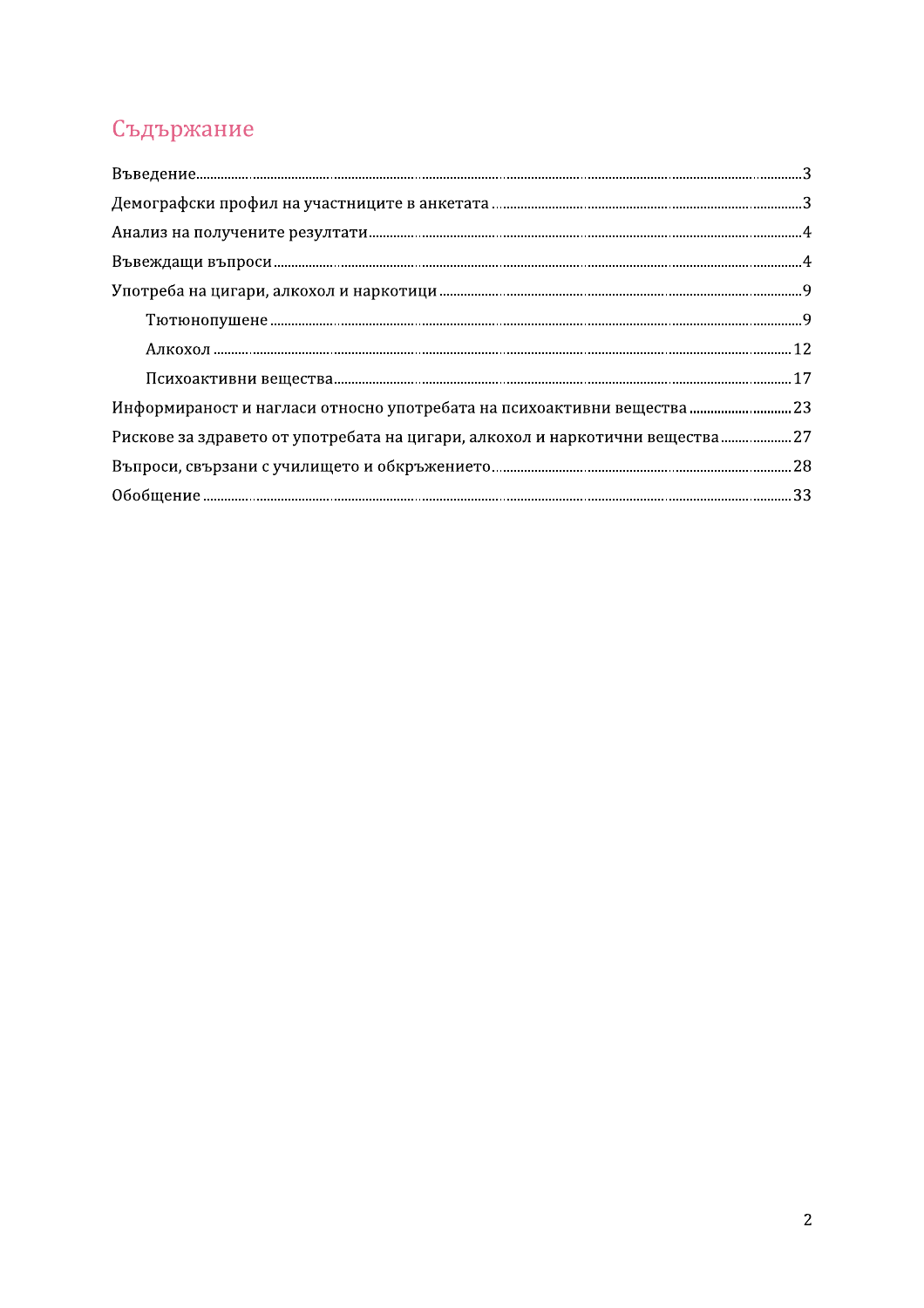#### Въведение

:

В рамките на изпълнение на Договор №27 от 27.09.2018 с предмет: "Провеждане на социологически проучвания "Нагласи и употреба на психоактивни вещества" по обособена позиция 6 - Представително анкетно проучване "Нагласи и употреба на психоактивни вещества сред учениците от 5 до 7 клас в училищата на територията на град София" (обособена позиция №6) бе извършено социологическо изследване сред ученици в София. Проучването беше проведено по метода на пряка групова анонимна анкета сред ученици от 12 училища. Въпросите в анкетата са свързани със семейната среда, с училището и обкръжението, с употребата на медикаменти, цигари, алкохол и други психоактивни вещества, както и въпроси свързани с информираността и нагласите на подрастващите по отношение на употребата на психоактивни вещества.

# демографски профил на участниците в анкетата

| София - град | Процентно<br>разпределение на<br>учениците |
|--------------|--------------------------------------------|
|              |                                            |
| 5-ти клас    | 39.9%                                      |
| 6-ти клас    | 27.8%                                      |
| 7-ми клас    | 32.3%                                      |
|              |                                            |
| 10 години    | 4.5%                                       |
| 11 години    | 32.5%                                      |
| 12 години    | 26.5%                                      |
| 13 години    | 30.5%                                      |
| 14 години    | 2.4%                                       |
| Без отговор  | 3.5%                                       |
|              |                                            |
|              |                                            |
| Мъже         | 50.1%                                      |
| Жени         | 46.5%                                      |
| Без отговор  | 3.4%                                       |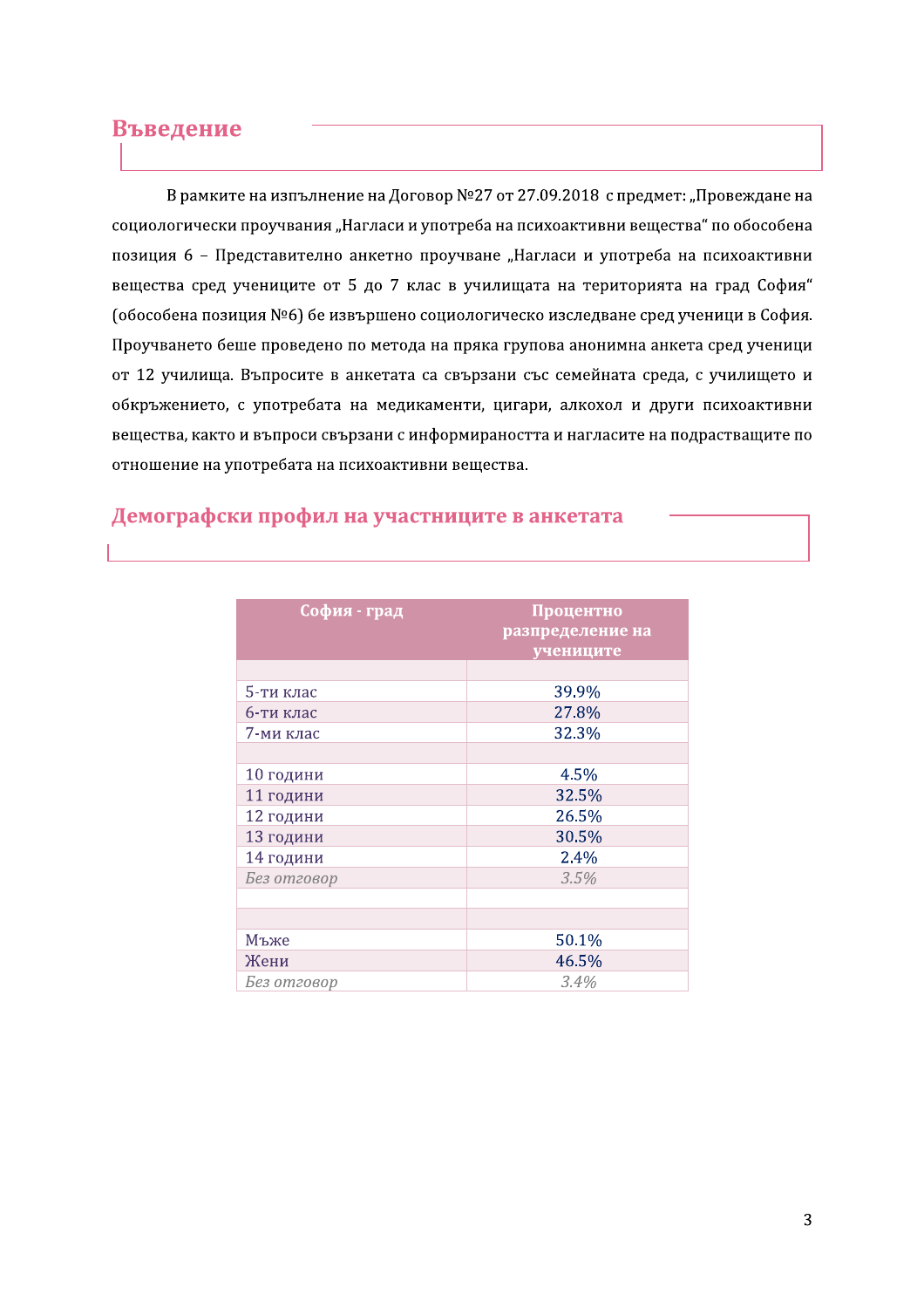

29,2%

20,5%

Със сестра(и)

Леля и/или чичо 1,9%

1,0%

0,7%

 $0,6%$ 

Братовчеди

С баба и/или дядо

С други роднини

Доведена майка/ доведен баща

 $0\%$ 10% 20% 30% 40% 50% 60% 70% 80% 90% 100%

Въвеждащите въпроси в настоящото проучване обобщават с кои лица е живяло анкетираното лице през последната една година. 93.9% от учениците в град София посочват, че живеят с майка си, 80.5% - с баща си. Сред отговорилите приблизително по около 30% споделят жилище с братя или сестри. 20.5% отбелязват, че през последната година са живели със своите баба или дядо.

 $\overline{4}$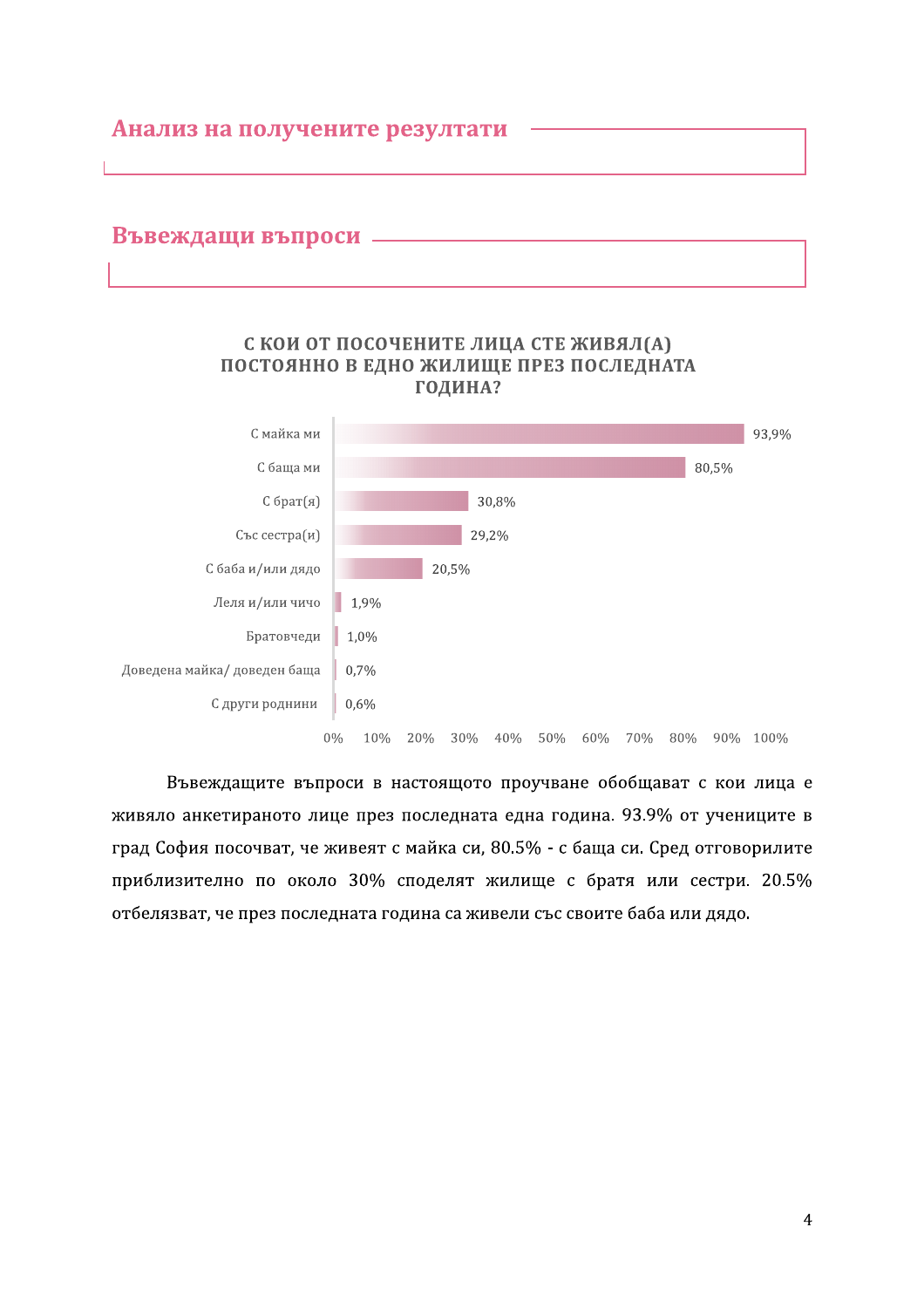

Най-голям е делът на респондентите, които посочват, че живеят с двамата си родители - 77%. 16.9% от отговорилите живеят с майка си (само с майка си или с майка си и други възрастни), а 3.6% - с баща си (само с баща си или с баща си и други възрастни). 2.6% заявяват, че живеят с други възрастни, различни от майката и бащата - това най-често са баби и дядовци, лели, чичовци и братовчеди.



Попитани дали техните родители живеят заедно, най-много от анкетираните отговарят утвърдително - 75.2%, докато при 16.1% родителите са разведени. Значително по-малки относителни дялове заемат респондентите,

### ЗАЕДНО ЛИ ЖИВЕЯТ ВАШИТЕ РОДИТЕЛИ?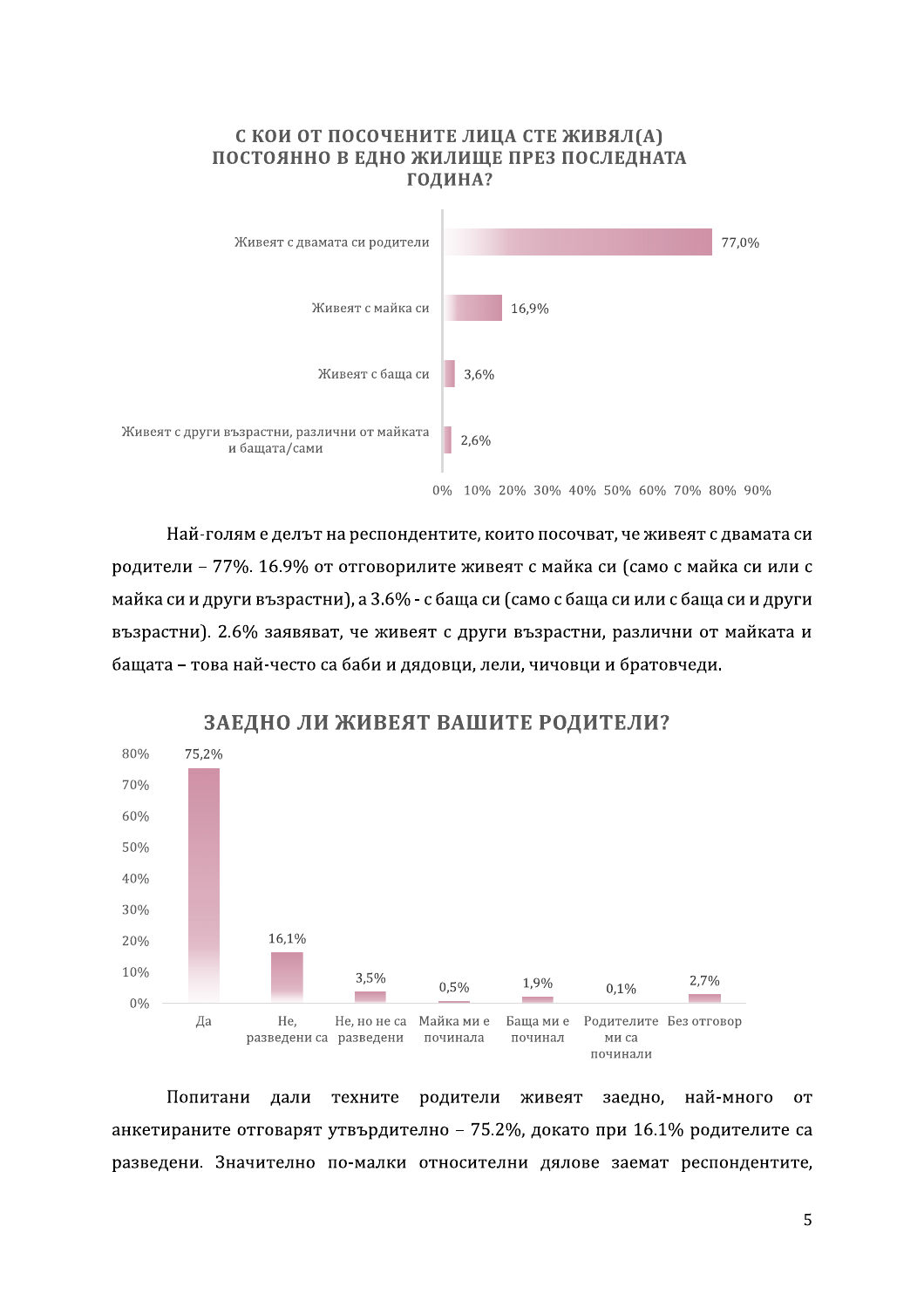декларирали, че родителите им не живеят заедно, но не са разведени - 3.5% от анкетираните, както и тези, при които бащата е починал - 1.9%.



По отношение на конфликтните ситуации най-много от анкетираните ученици посочват, че са влизали в конфликт с приятели, роднини или съученици -38.9%. Конфликтите не са част от ежедневието на 34.7% от респондентите, а относителните дялове на влизащите в конфликт с брат, сестра и други роднини, от една страна, и с родители, от друга, са сравнително близки - съответно 20.7% и 19.5%. Най-малка част от анкетираните ученици посочват, че влизат в конфликти с учители $(2.7\%)$  и с възрастни извън семейството $(1.7\%)$ .

Когато разгледаме разпределението по пол, прави впечатление, че момичетата се карат по-често с родители, братя, сестри и други роднини, докато при момчетата е по-характерно влизането в конфликт с приятели, връстници или съученици, както и с учители. По отношение на класовете можем да кажем, че учениците от 7 клас влизат по-често в конфликт с родители в сравнение с учениците от 5 и 6 клас. За учениците от 6 клас е по-характерно да се скарат с приятели, съученици или връстници, а за учениците от 5 клас - с брат, сестра и други роднини, както и с възрастни извън семейството.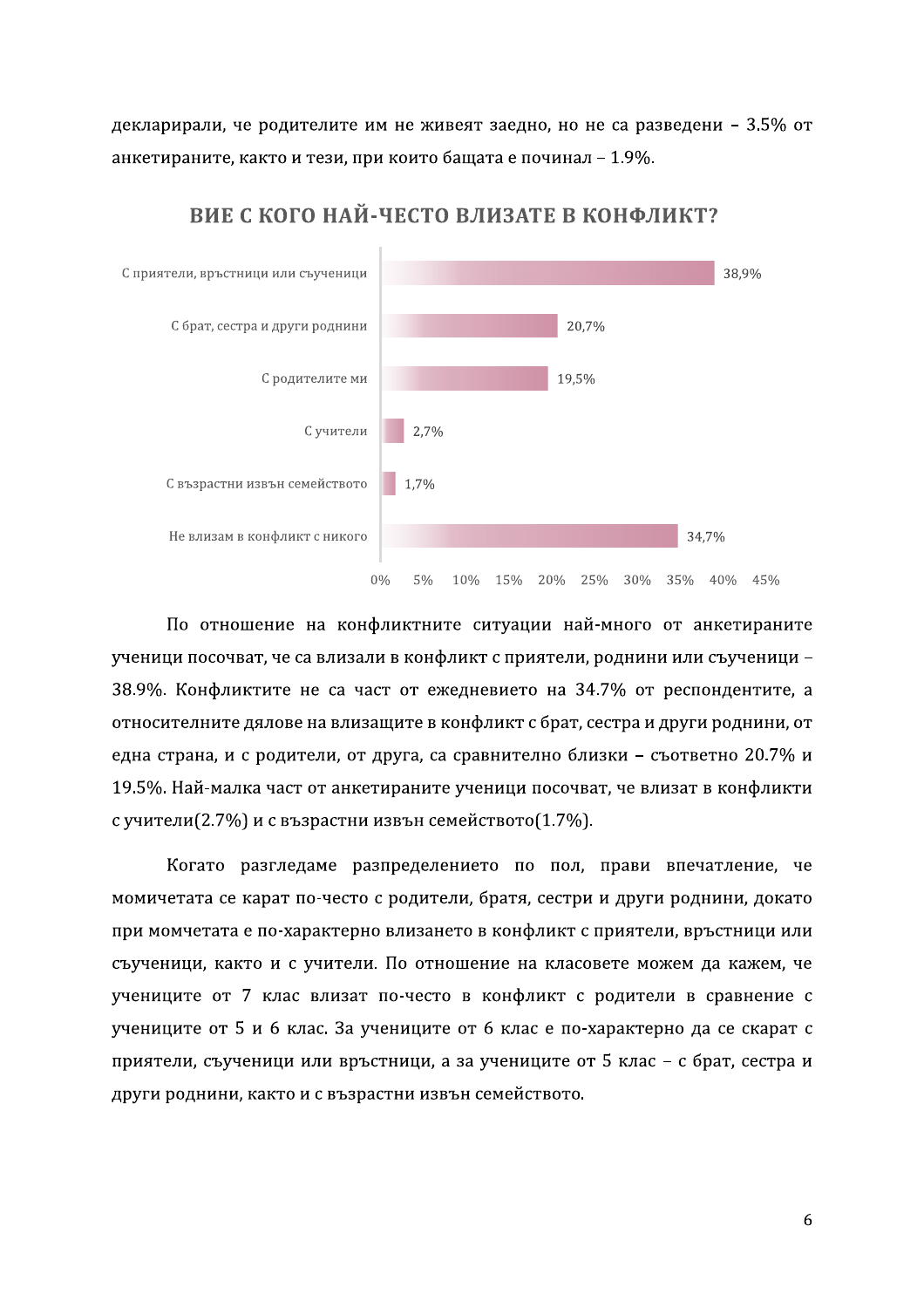

Мнозинството от запитаните споделят, че не им се е случвало да се чувстват предадени от близките си (62%). Малко под една трета от учениците казват, че понякога се чувстват така, а едва 6% посочват, че често имат такова усещане. Делът на учениците, които отбелязват, че често им се случва да се чувстват предадени от близките си е по-висок сред момичетата, както и сред учащи в последен клас на основното образование. Интересно е да отбележим, че тийнейджърите, които попадат в конфликтни ситуации с възрастни извън семейството си или с родителите си, се чувстват предадени от близките си по-често.



### СЛУЧВАЛО ЛИ ВИ СЕ Е ДА ИСКАТЕ ДА ИЗБЯГАТЕ ОТ ВКЪШИ?

Повече от половината от учениците в прогимназиален клас в град София (близо 55%) не са имали желание да избягат от вкъщи, защото не е имало причина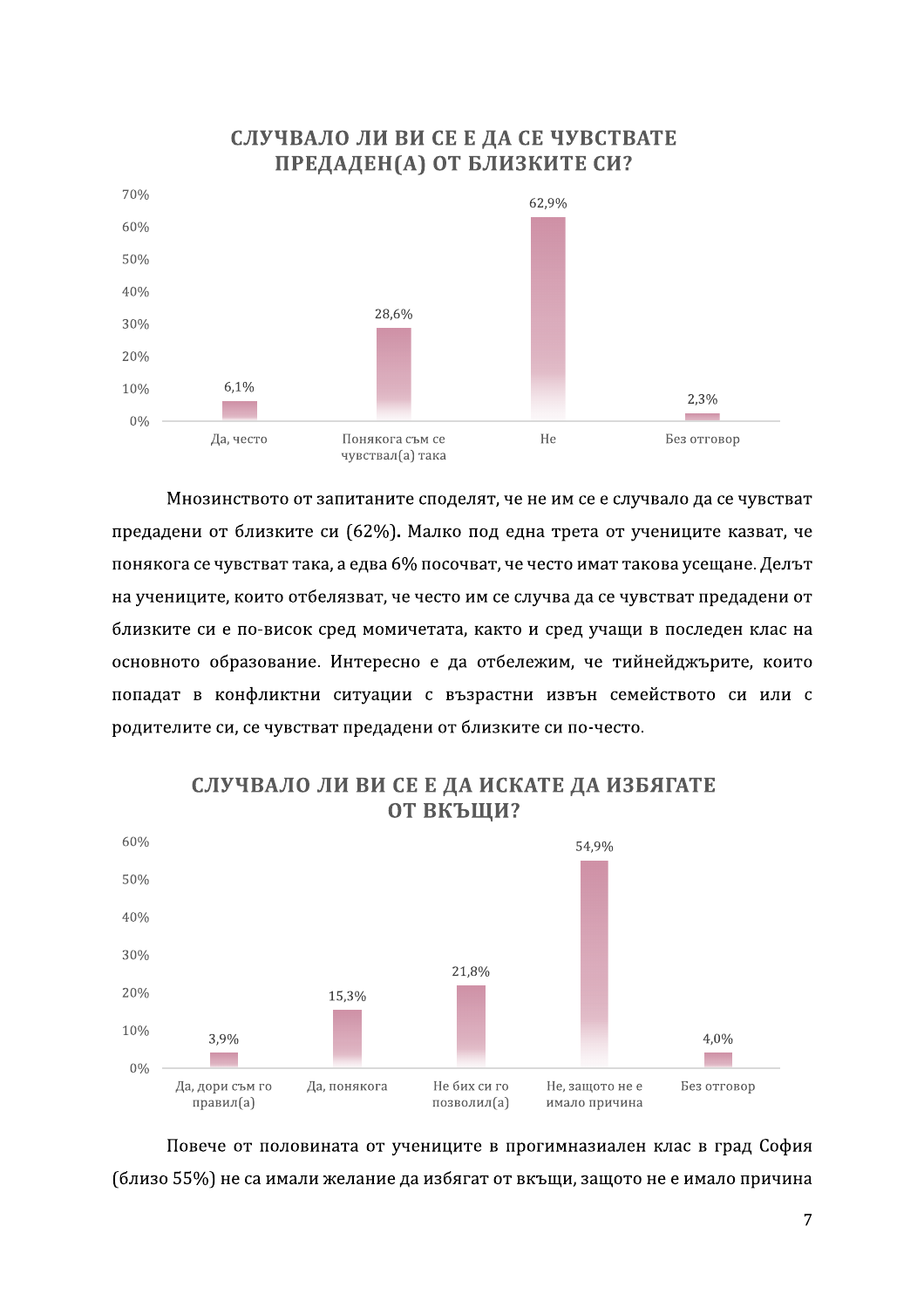за това. 21.8% отговарят, че не биха си го позволили. 19.2% от анкетираните споделят, че им се е случвало да искат да избягат от дома си, като 3.9% от отговорилите даже са го правили. Сред подрастващите, на които се е случвало да избягат, се открояват седмокласниците. Момчетата са по-склонни да избягат от вкъщи, а на повече момичета понякога им се е искало да го направят, но не са. По отношение на отговорилите, че не изпитват нужда от бягство от дома, не се забелязват статистически значими разлики по пол. Както би могло да се предположи, учениците, които често се чувстват предадени от близките си, са силно предразположени към това да избягат от вкъщи. Най-малко склонни на бягство от дома са онези младежи, които не се чувстват предадени от близките си, както и тези, които не влизат в конфликт с никого.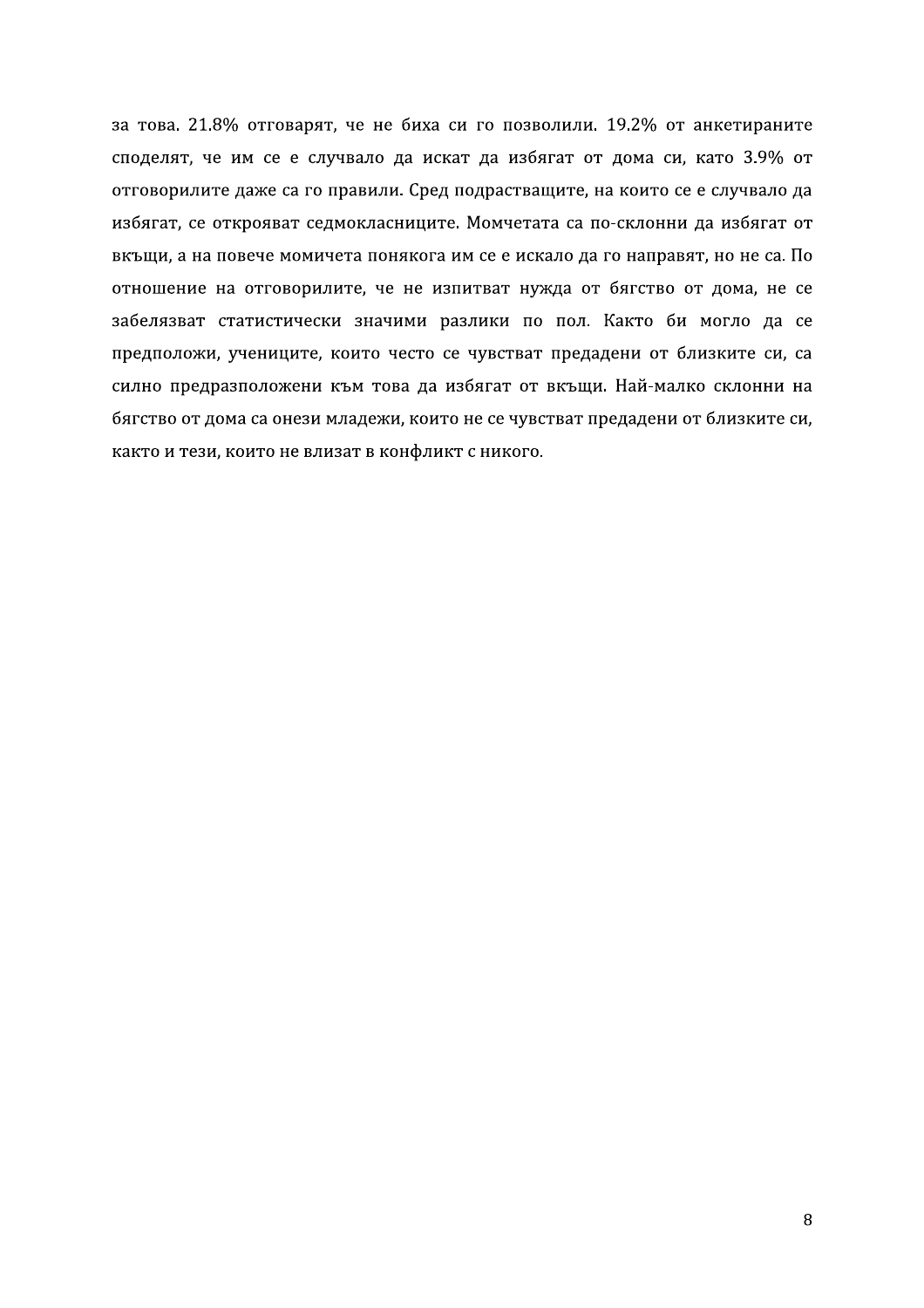### Употреба на цигари, алкохол и наркотици -

#### Тютюнопушене \_



#### НА КОЛКО ГОДИНИ БЯХТЕ, КОГАТО ЗАПАЛИХТЕ ПЪРВАТА СИ ЦИГАРА?

Възрастта, на която учениците от 5 до 7 клас най-често запалват първата си цигара, е 12 години - 2.3% от анкетираните са посочили именно нея. На 10 и 11 години за първи път са пушили по 0.9% от респондентите, а на 13 години - 1%. За 0.5% от тях това се е случило до 9-годишна възраст. Най-голям е делът на учениците, които са заявили, че никога досега не са пушили - 93% от тях, което е обяснимо с оглед на по-малката възраст на анкетираните - ученици от 5 до 7 клас.

Момичетата запалват първата си цигара най-често на 12-13 години, докато при момчетата това се случва на 10 и на 12 години.

Учениците в 6 и 7 клас най-често започват да пушат на 12 години, а петокласниците - на 10 години. Сред седмокласниците по-малък е делът на тези, които заявяват, че никога не са пушили в сравнение с тези от 5-ти и 6-ти.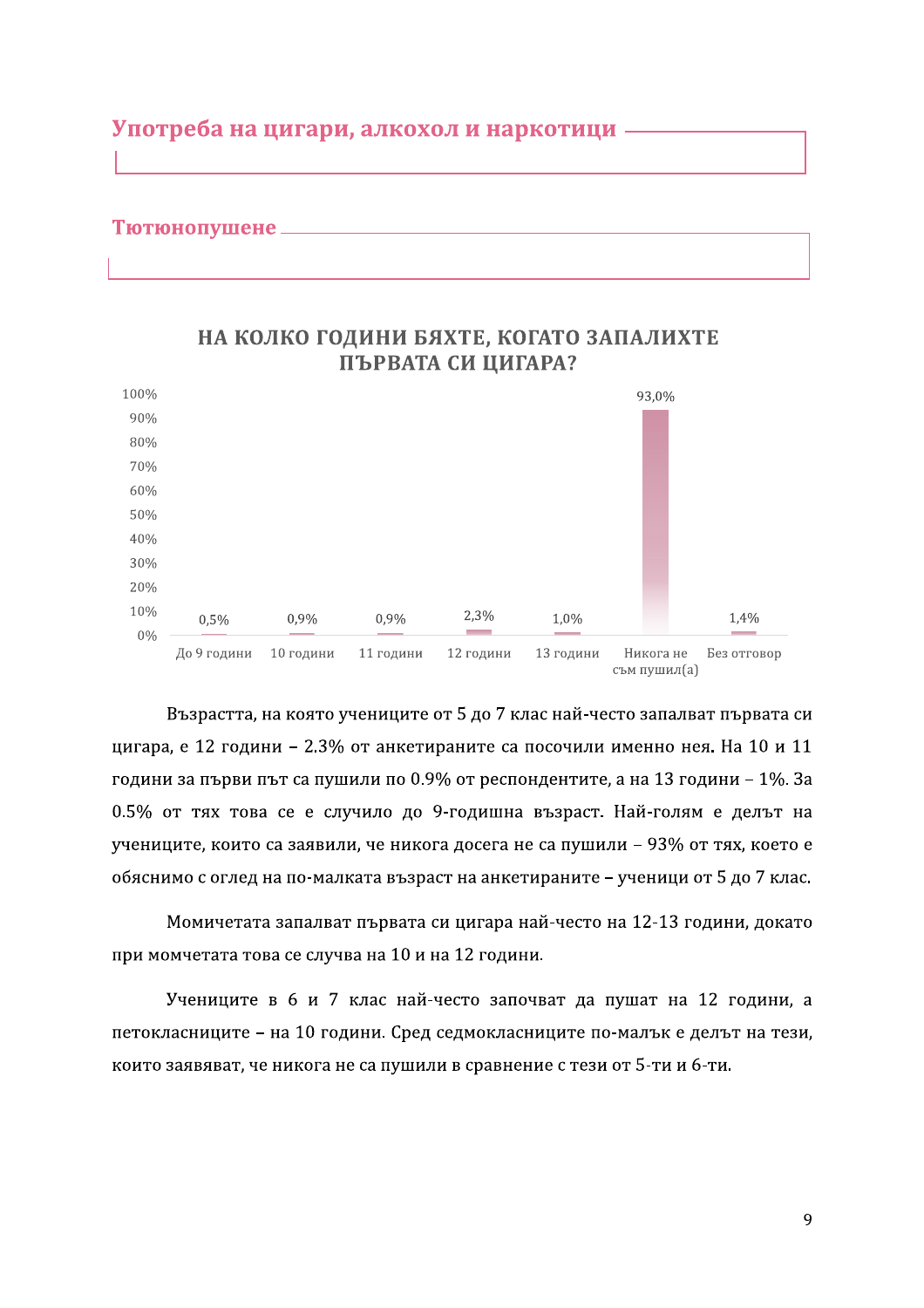

### КОГА ЗА ПОСЛЕДНО СТЕ ПУШИЛ(А) ТЮТЮН (ЦИГАРИ, ПУРИ ИЛИ ЛУЛА)?

Употреба на тютюн (цигари, пури или лула) посочват около 9% от учениците между 5 и 7 клас, предимно с ниска честота. Преди повече от 12 месеца тютюн са пушили 3.3% от учениците в София. Веднага след тях се нареждат тези, които заявяват, че са пушили тютюн през последните 24 часа - 2.4%. Посочилите, че са пушили през последните 30, но не през последните 24 часа, както и тези, при които това е станало през последните 12 месеца, но не през последните 30 дни, имат близки стойности - съответно 1.7% и 1.4% от анкетираните. Отново делът на посочилите, че никога не са пушили, е най-голям - 90.7%.

|                    | Кога за последно сте пушил(а) тютюн (цигари, пури или лула)? |                |                                        |                                                                      |                                                                             |                                                       |                                        |
|--------------------|--------------------------------------------------------------|----------------|----------------------------------------|----------------------------------------------------------------------|-----------------------------------------------------------------------------|-------------------------------------------------------|----------------------------------------|
|                    |                                                              | Без<br>отговор | Пуших<br>през<br>последните<br>24 yaca | През<br>последните<br>30 дни, но<br>не през<br>последните<br>24 yaca | Не през<br>последните<br>30 дни, но<br>съм пушил(а)<br>през<br>последните12 | Пушил(а)<br>СЪМ<br>преди<br>повече<br>от 12<br>месеца | Никога<br>не съм<br>пушил(а)<br>цигари |
| Какъве             | Мъжки                                                        | 0.3%           | 1.2%                                   | 1.4%                                                                 | 1.4%                                                                        | 3.8%                                                  | 92,0%                                  |
| Вашият<br>пол?     | Женски                                                       | 0.2%           | 1,8%                                   | 2,0%                                                                 | 1,5%                                                                        | 2,8%                                                  | 91,9%                                  |
| В кой клас<br>cre? | 5-ти клас                                                    | 0,4%           | 0.2%                                   | 1.1%                                                                 | 1,5%                                                                        | 1,7%                                                  | 95,1%                                  |
|                    | 6-ти клас                                                    |                | 2.2%                                   | 1.9%                                                                 |                                                                             | 2.5%                                                  | 93,5%                                  |
|                    | 7-ми клас                                                    | 0.9%           | 5,4%                                   | 2,1%                                                                 | 2,6%                                                                        | 6,1%                                                  | 82,9%                                  |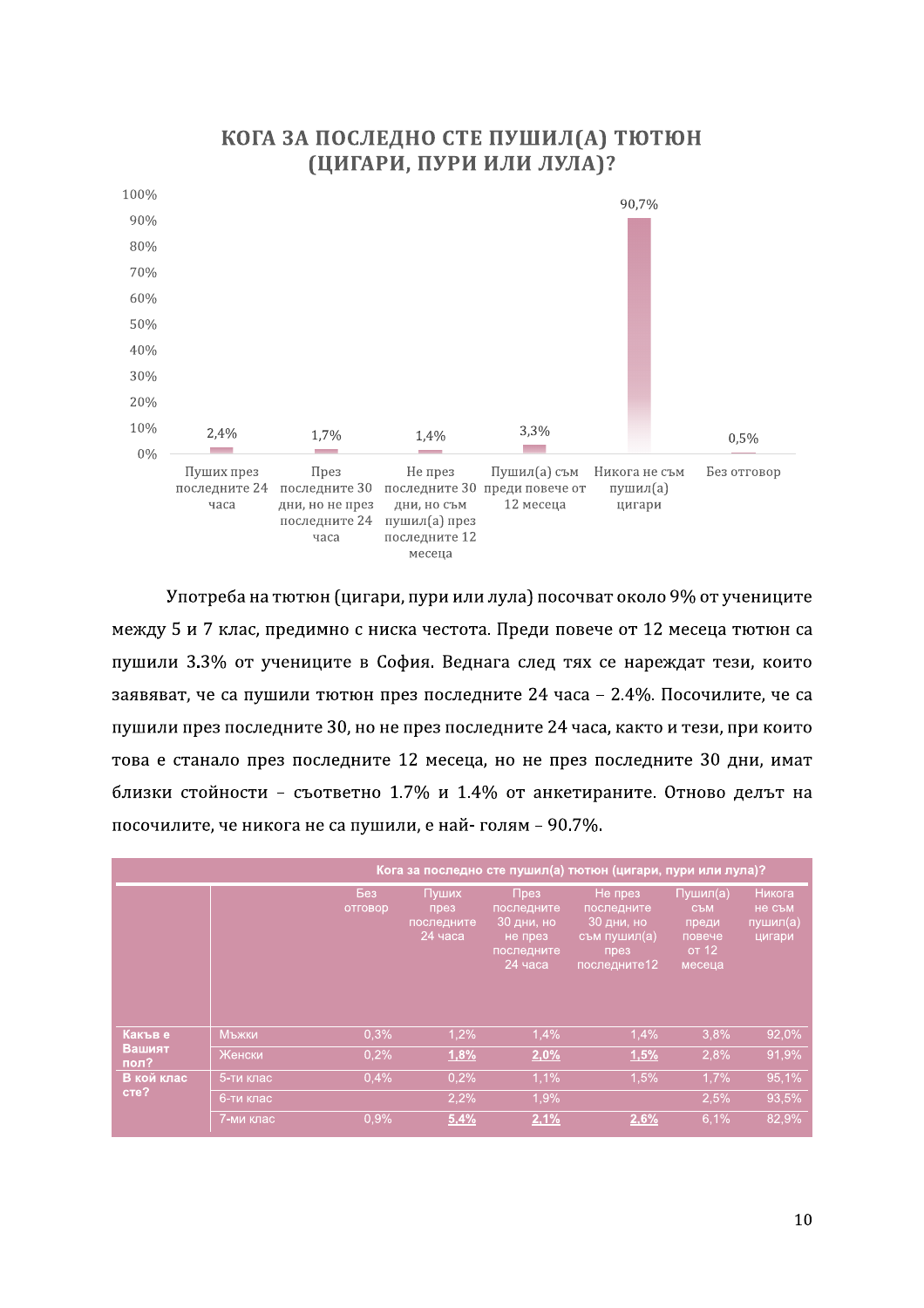Разпределението по пол показва малко по-висока актуална употреба на тютюн и цигари при момичетата, в сравнение с момчетата. При анализ на разпределението на учениците по класове става ясно, че сред седмокласниците делът на непушачите е по-малък, отколкото при останалите два класа, респективно, употребата на цигари през последните 24 часа и преди повече от 12 месеца е по-голяма. Също така прави впечатление, че учениците, които са отговорили, че са пушили през последните 24 часа, са употребявали в по-голяма степен алкохол през последните 30 дни.



От заявилите, че са пушили през последния месец, най-много са тези, които са употребили до 1 цигара дневно – 2.4% от анкетираните. С по-малък дял са пушилите по 2-3 цигари на ден - 0.6%. Употребяващите над четири цигари дневно са под половин процент. 94.7% от учениците не са пушили цигари през последните 30 дни.<br>1986<br>Не се наблюдава статистически значима разлика между момчетата и

момичетата по отношение на пушенето през последния месец. При анализ на разпределени по класове, прави впечатление, че учениците от седми клас пушат повече от петокласниците и шестокласниците - най-често по една цигара дневно.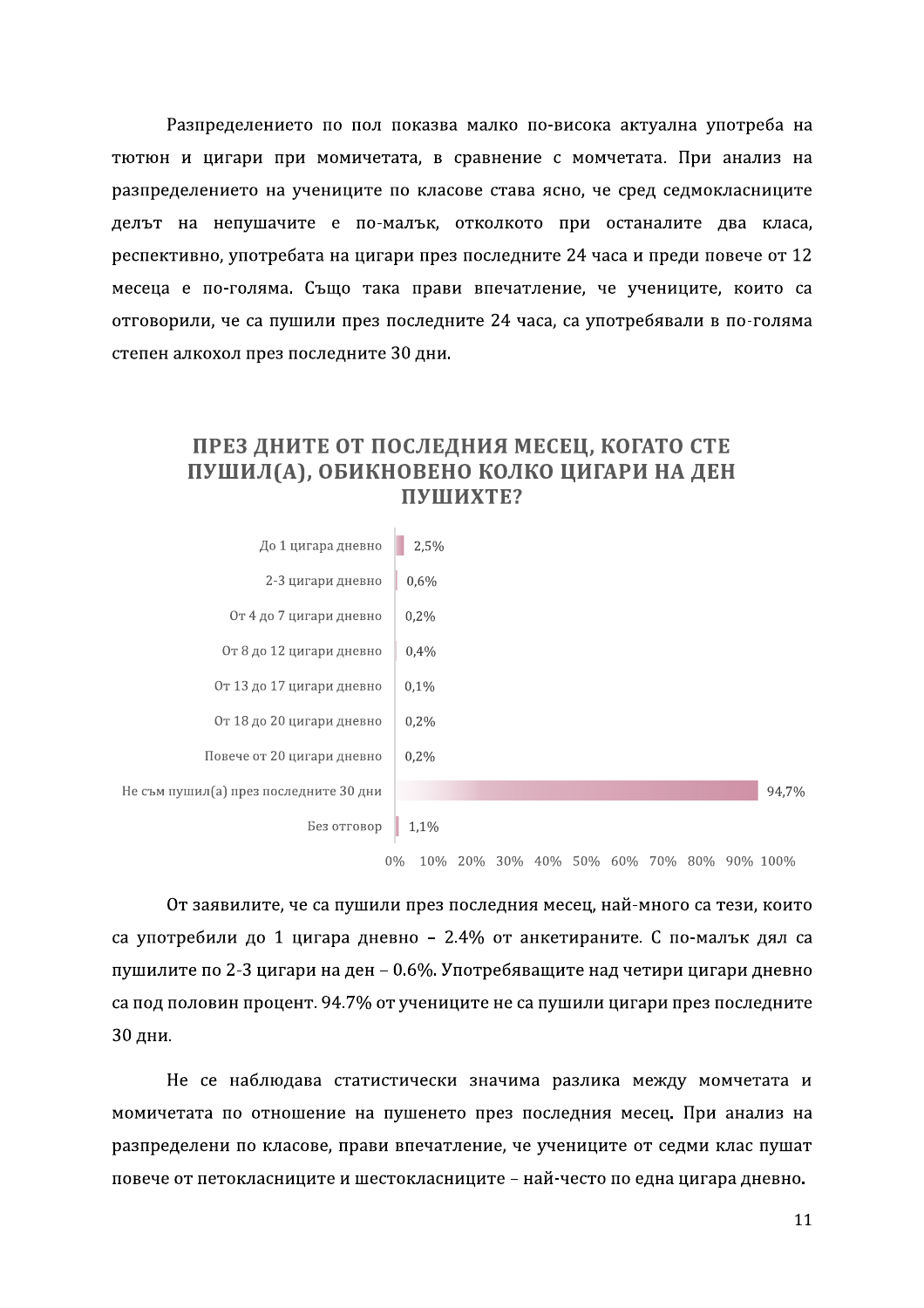

Употребата на алкохол е започнала сравнително рано- 6.5% посочват, че са изпили първото си питие на възраст до 9 години. При 6.1% от тях първото питие е било консумирано на 12 години, а при 4.5% - на 10. Дяловете на анкетираните, употребили за първи път алкохол на 11- и на 13-годишна възраст, са съответно 3.9% и 2.7%. 74.7% от респондентите посочват, че никога не са пили алкохол.

Прави впечатление, че момчетата са изпили първото си алкохолно питие на по-ранна възраст в сравнение с момичетата. Също така възрастта, на която за първи път е консумиран алкохол, е сходна с тази, на която учениците за първи път започват да пушат тютюн.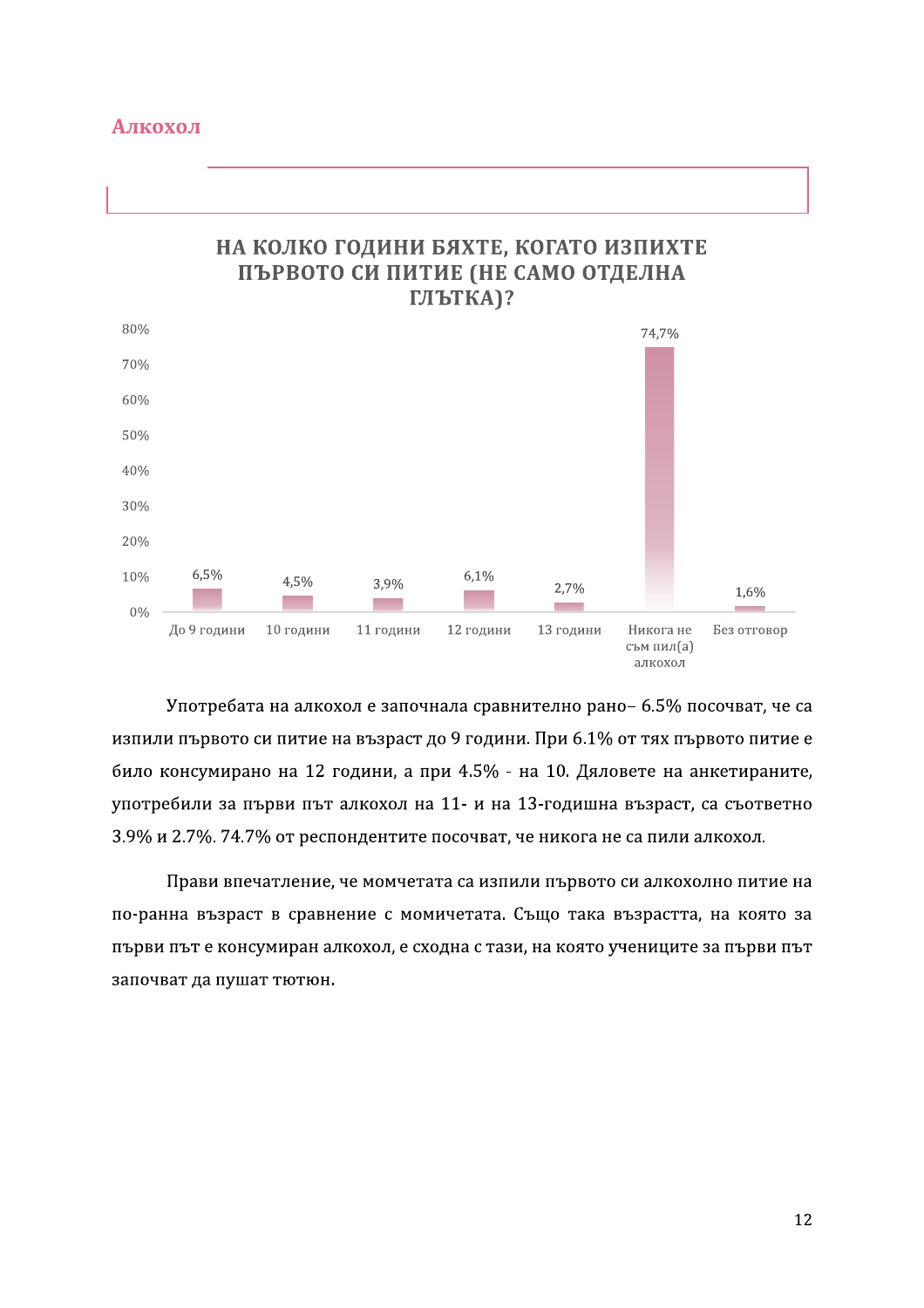#### КОГА ЗА ПОСЛЕДНО СТЕ ПИЛ(А) АЛКОХОЛ?

(Поне едно питие - това означава или бутилка / кутия бира 330 мл., или чаша вино 170 мл., или 50 гр. концентрат)



От употребяващите алкохол най-много са тези, които посочват, че са консумирали през последните 30 дни - 14.2% от анкетираните. За 6.7% от учениците последната употреба на алкохол е била през последните 12 месеца, но не през последните 30 дни, а за 6.3% от тях - преди повече от 12 месеца. Никога не са пили алкохол 71.4% от респондентите.

|                     |              | Без<br>отговор | $\prod$ pe <sub>3</sub><br>последните<br><b>130 дни</b> | $\prod$ pe <sub>3</sub><br>последните<br>12 месеца,<br>но не през<br>последните<br>$30 \mu$ ии | Преди<br>повече<br>or 12<br>месеца | Никога<br>не съм<br>пил(а)<br>алкохол |
|---------------------|--------------|----------------|---------------------------------------------------------|------------------------------------------------------------------------------------------------|------------------------------------|---------------------------------------|
| Какъв е Вашият пол? | <b>Мъжки</b> | 1.7%           | 14,8%                                                   | 7,7%                                                                                           | 8,5%                               | 67,3%                                 |
|                     | Женски       | 0,8%           | 12,1%                                                   | 5,5%                                                                                           | 4,1%                               | 77,5%                                 |
| В кой клас сте?     | 5-ти клас    | 0,6%           | 6,1%                                                    | 2,5%                                                                                           | 4,9%                               | 86,0%                                 |
|                     | 6-ти клас    | 0,8%           | 13,6%                                                   | 7,9%                                                                                           | 6,3%                               | 71,4%                                 |
|                     | '7-ми клас   | 3,3%           | 24,6%                                                   | 10,8%                                                                                          | 8,0%                               | 53,3%                                 |

Ако погледнем разпределението по пол, прави впечатление, че по-голям дял от момчетата пият алкохол в сравнение с момичетата, както и че честото на консумация на алкохол при момчетата е по-висока, в това число е налице и повисока актуална употреба. Респективно случаите на напиване при момчетата са почести, отколкото при момичетата.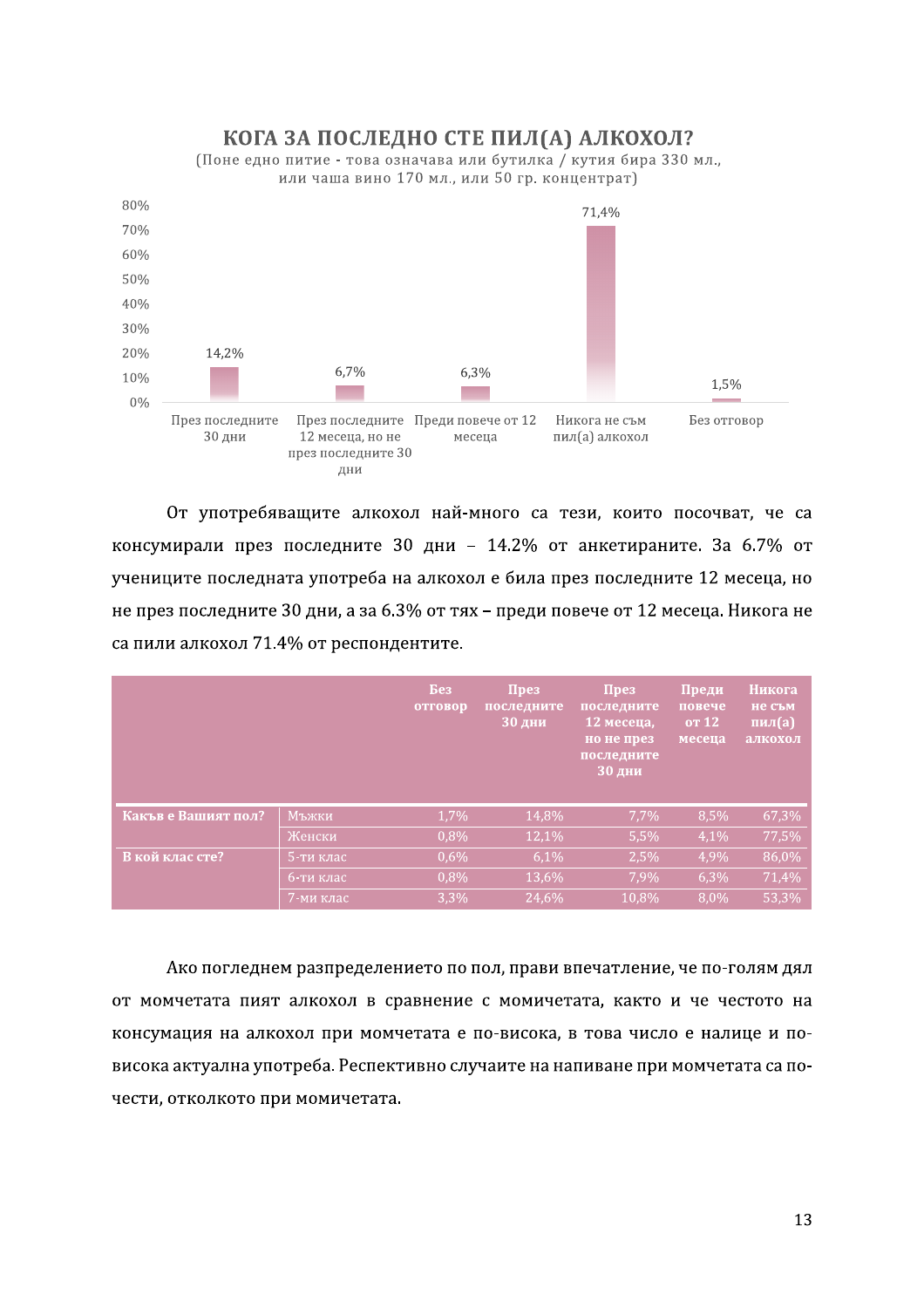

#### СЛУЧВАЛО ЛИ ВИ СЕ Е ДА СЕ НАПИЕТЕ ПРЕЗ ПОСЛЕДНИТЕ 12 МЕСЕЦА?

По отношение на изпадането в нетрезво състояние, през последните 12 месеца по-голямата част от запитаните отговарят отрицателно - 19.1%. 3.7% посочват, че са се напивали само веднъж или два пъти, а при 1.5% това се е случвало 3 или повече пъти. 74.8% споделят, че не са употребявали алкохол през последните 12 месеца. Сред най-често напивалите се ученици са тези, които са изпили първото си алкохолно питие на 12 години. Малко по-високи е делът на случаите на прекомерна употреба при момчетата и при учениците в седми клас.

|                 | Случвало ли Ви се е да се напиете през последните<br>12 месеца? |                |                |                                        |                           |                                                          |
|-----------------|-----------------------------------------------------------------|----------------|----------------|----------------------------------------|---------------------------|----------------------------------------------------------|
|                 |                                                                 | Без<br>отговор | H <sub>e</sub> | Да,<br>само<br>веднъж<br>или 2<br>ПЪТИ | Да, 3 и<br>повече<br>ПЪТИ | Не съм пил(а)<br>алкохол през<br>последните 12<br>месеца |
| Какъв е Вашият  | Мъжки                                                           | 1,1%           | 20,6%          | $4.1\%$                                | $1.5\%$                   | 72,8%                                                    |
| пол?            | Женски                                                          | 0,5%           | 16,1%          | 3,1%                                   | 1,3%                      | 79,0%                                                    |
| В кой клас сте? | 5-ти клас                                                       | 0,8%           | 8,7%           | 1,7%                                   | 0,4%                      | 88,4%                                                    |
|                 | 6-ти клас                                                       | 0,3%           | 20,4%          | 4,1%                                   | 1,9%                      | 73,3%                                                    |
|                 | 7-ми клас                                                       | 1,6%           | 30,8%          | $5.9\%$                                | 2,6%                      | 59,2%                                                    |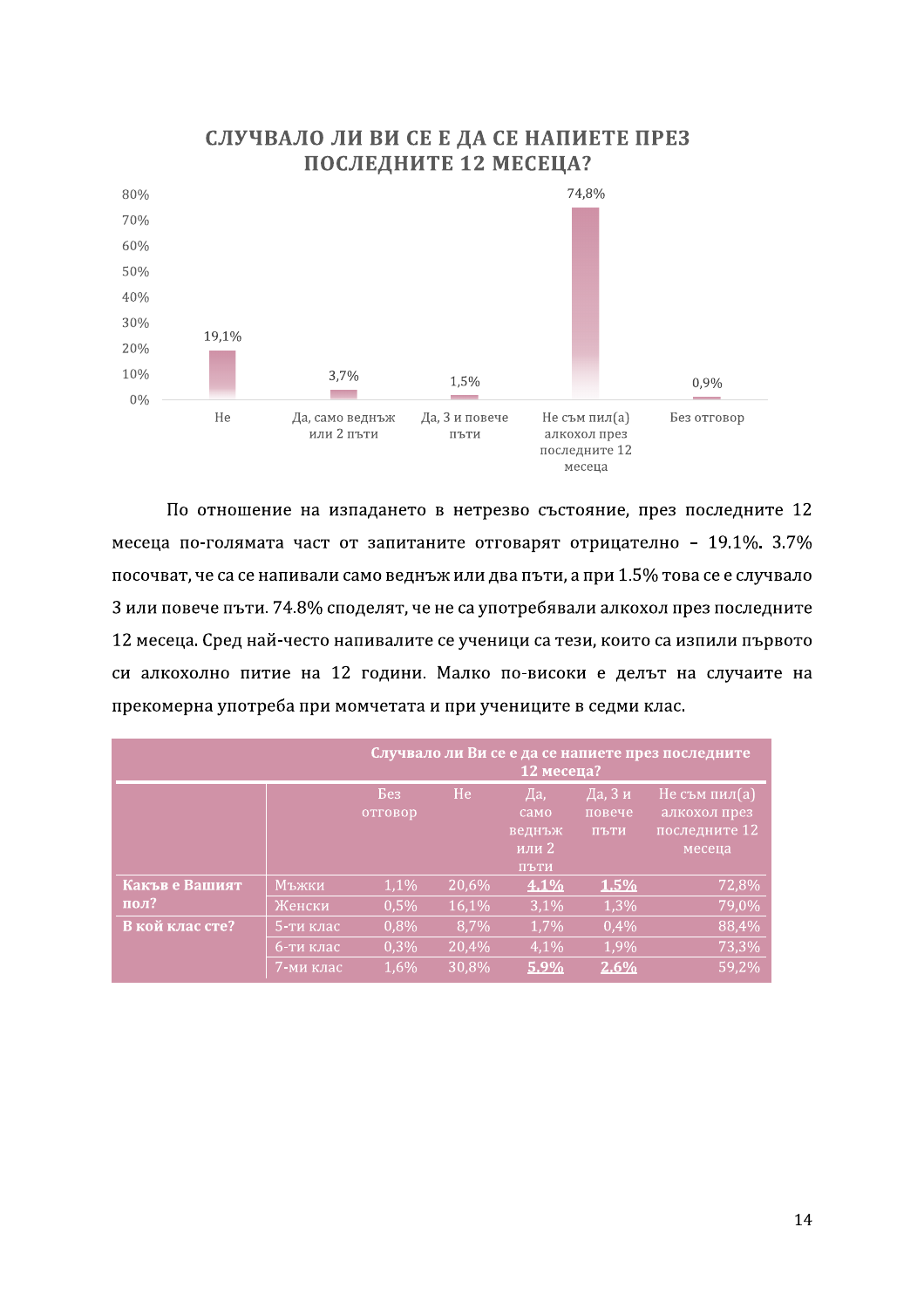#### ПРЕДИМНО КАКЪВ АЛКОХОЛ ПИЕТЕ?



0% 10% 20% 30% 40% 50% 60% 70% 80% 90%

Бирата е най-предпочитаното питие сред учениците от 5 до 7 клас в София, посочен от 14.6% от анкетираните. За 10.1% това е виното, а за 6.9% - различни концентрати (ракия, коняк, водка, уиски и др.). Без предпочитания по отношение на консумирания алкохол са 4.6% от респондентите, а коктейлите са популярни при 4,2% от тях. 77.2% от анкетираните посочват, че не употребяват алкохол.

Бирата е по-предпочитано питие за момчетата в сравнение с момичетата. Също така тя е много силно предпочитана от учениците в 7 клас. Седмокласниците показват по-голям интерес към всички останали изброени алкохолни напитки в сравнение с петокласниците и шестокласниците.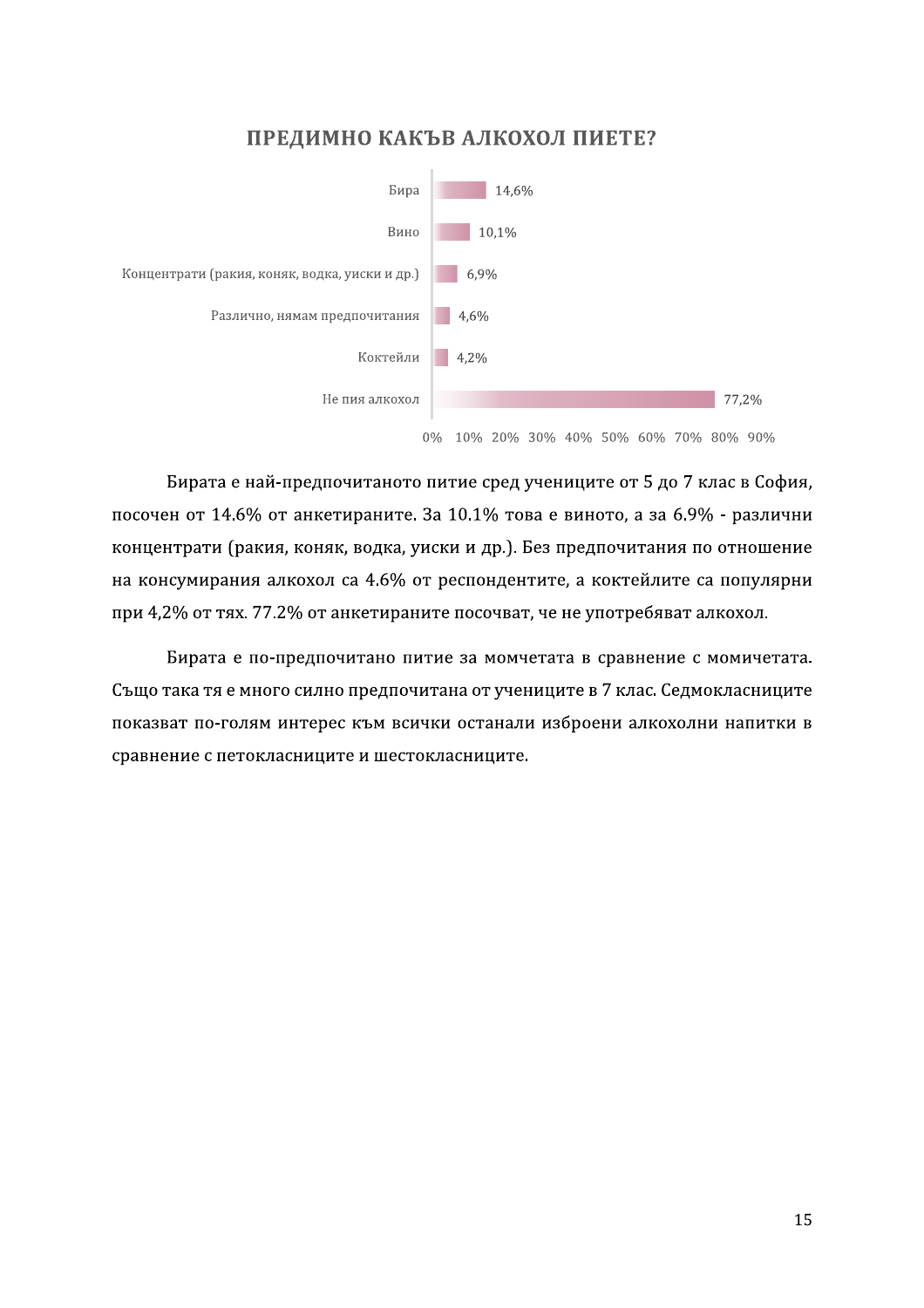

 $\blacksquare$  Да  $\blacksquare$  Не  $\blacksquare$  Без отговор

Този въпрос цели да изследва връзката между употребата на алкохол и различни проблеми, които учениците имат, в следствия от нея. По отношение на всички посочени проблеми - проблеми в семейството, с приятелите, в училище, с непознати хора, с полицията или детска педагогическа стая, здравни проблеми отрицателните отговори убедително надвишават утвърдителните. Сред проблемите, които се открояват с малко по-високи стойности на положителни отговори са проблемите с приятели - 3.6% отговорили с "Да" срещу 24% отговорили с "Не", както и проблемите в училище - 3.3% отговарят утвърдително срещи 24.4%, които посочват, че това не е фактор, свързан с употребата на алкохол.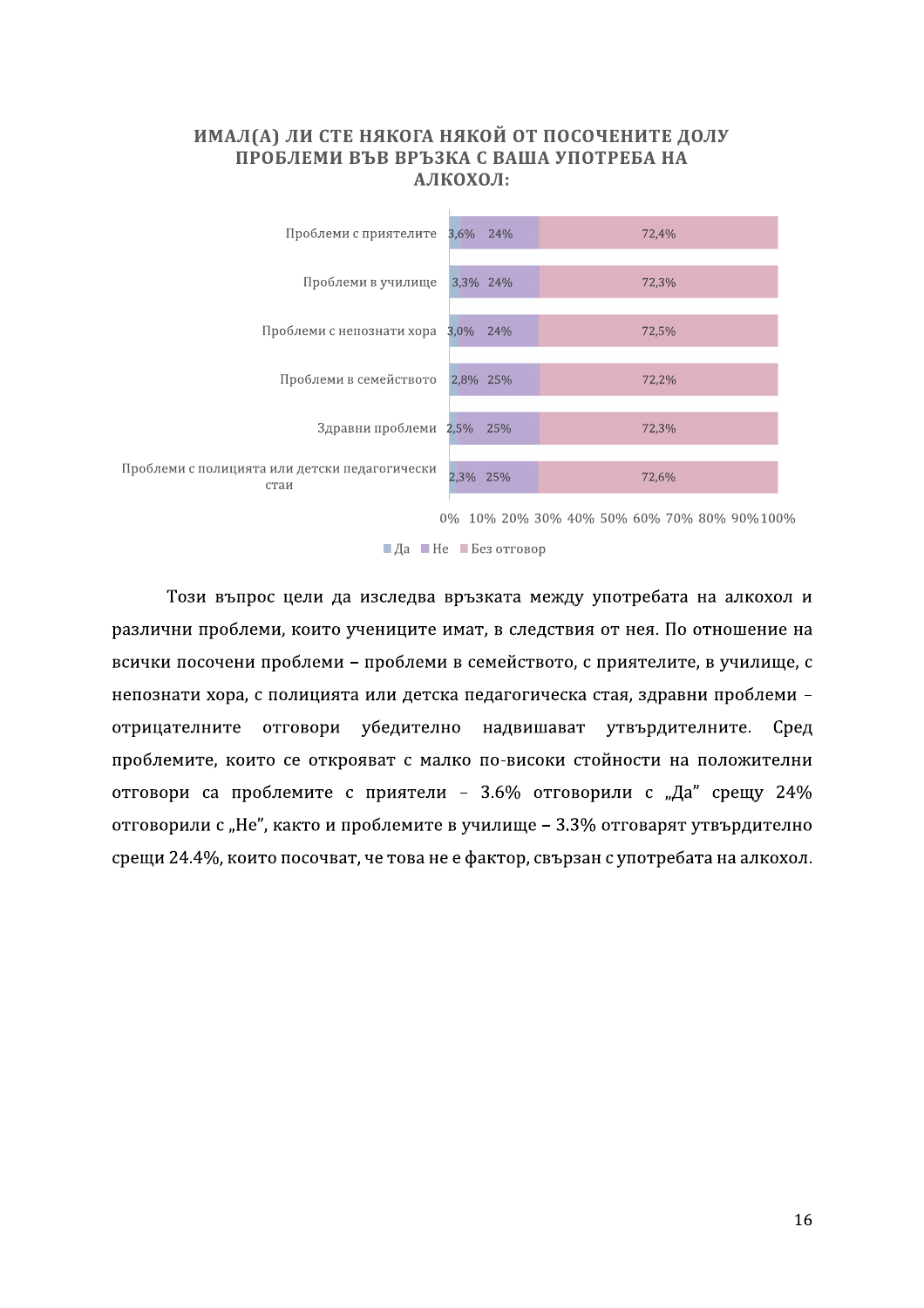#### Психоактивни вещества

#### Наркотиците в обкръжението на младите хора

#### ПРЕЗ ПОСЛЕДНАТА ГОДИНА ПРИСЪСТВАЛ(А) ЛИ СТЕ НА КУПОН, НА КОЙТО СА СЕ ВЗЕМАЛИ НАРКОТИЦИ?



Преобладаващото мнозинство от анкетираните отбелязват, че в последната година не са били на купон, на който са се вземали наркотици (91%). Близо 5% от учениците в град София са присъствали на събиране, където са се употребявали наркотични вещества. По-вероятно е на такъв купон да са били седмокласници, а според разпределението по пол - момчета.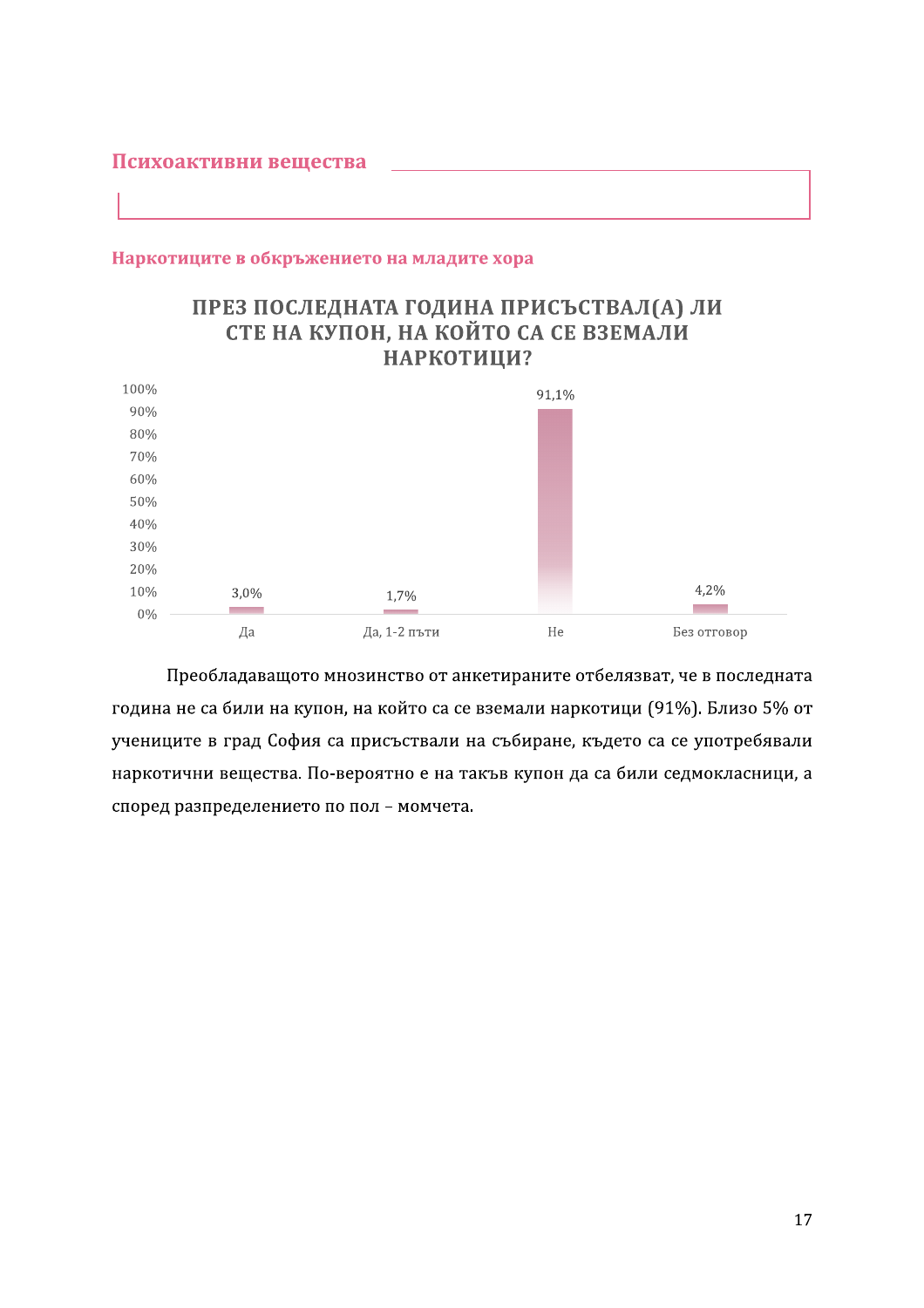#### НА ВАС ЛИЧНО ПРЕДЛАГАЛИ ЛИ СА ВИ НАРКОТИЦИ ПРЕЗ ПОСЛЕДНИТЕ 12 МЕСЕЦА?



По-голямата част от учениците в град София отбелязват, че не са им предлагани наркотици в последните 12 месеца. 8.8% от участвалите в проучването споделят, че това им се е случвало през изминалата година (за 7.1% - 1-2 пъти). Момчетата, както и учениците от последен прогимназиален клас, са сред потенциалните рискови групи, тъй като най-често те отговарят, че са им предлагани наркотични вещества.

#### Употреба на наркотици

| Употреба на наркотични вещества       | Дял от       |
|---------------------------------------|--------------|
|                                       | анкетираните |
|                                       | ученици      |
| Употребявал(а) съм поне едно от       | $4.6\%$      |
| посочените вещества някога            |              |
| Никога не съм употребявал(а) някое от | 95.4%        |
| посочените вешества                   |              |

Употребата на наркотични вещества е доста ограничена сред анкетираните ученици от София. 95.4% от респондентите посочват, че никога не са употребявали такива вещества, а при 4.6% това се е случвало поне веднъж.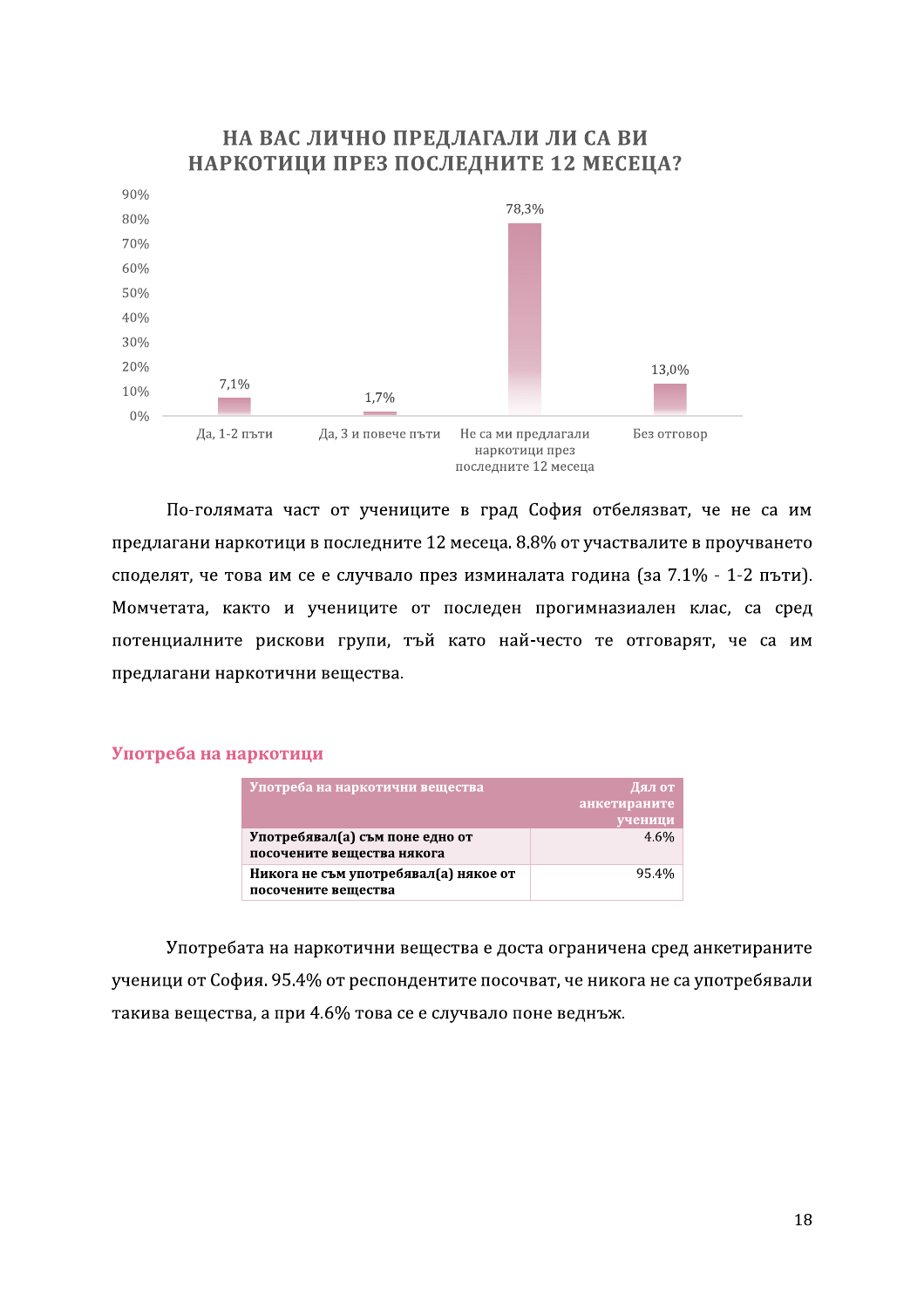

Сред употребяващите наркотични вещества с най-големи дялове са тези. които са "дишали" лепила, бронз и др. - 3.6% от анкетираните, пушили марихуана - 2.7%, както и тези, които са употребили халюциногенни гъби - 2.2%.

Делът на момчетата, приемали подобни вещества, малко надвишава този на момичетата. Учениците от седми клас са употребявали повече такива вещества в сравнение с петокласниците и шестокласниците. Наблюдава се тенденция към поголяма употреба на наркотици сред ученици, които са отсъствали от училище по неизвинителни причини между 3 и 5 дни.

Сравнително ограничената в малки дялове употреба на наркотични вещества се потвърждава и от въпроса за възрастта на респондента при първата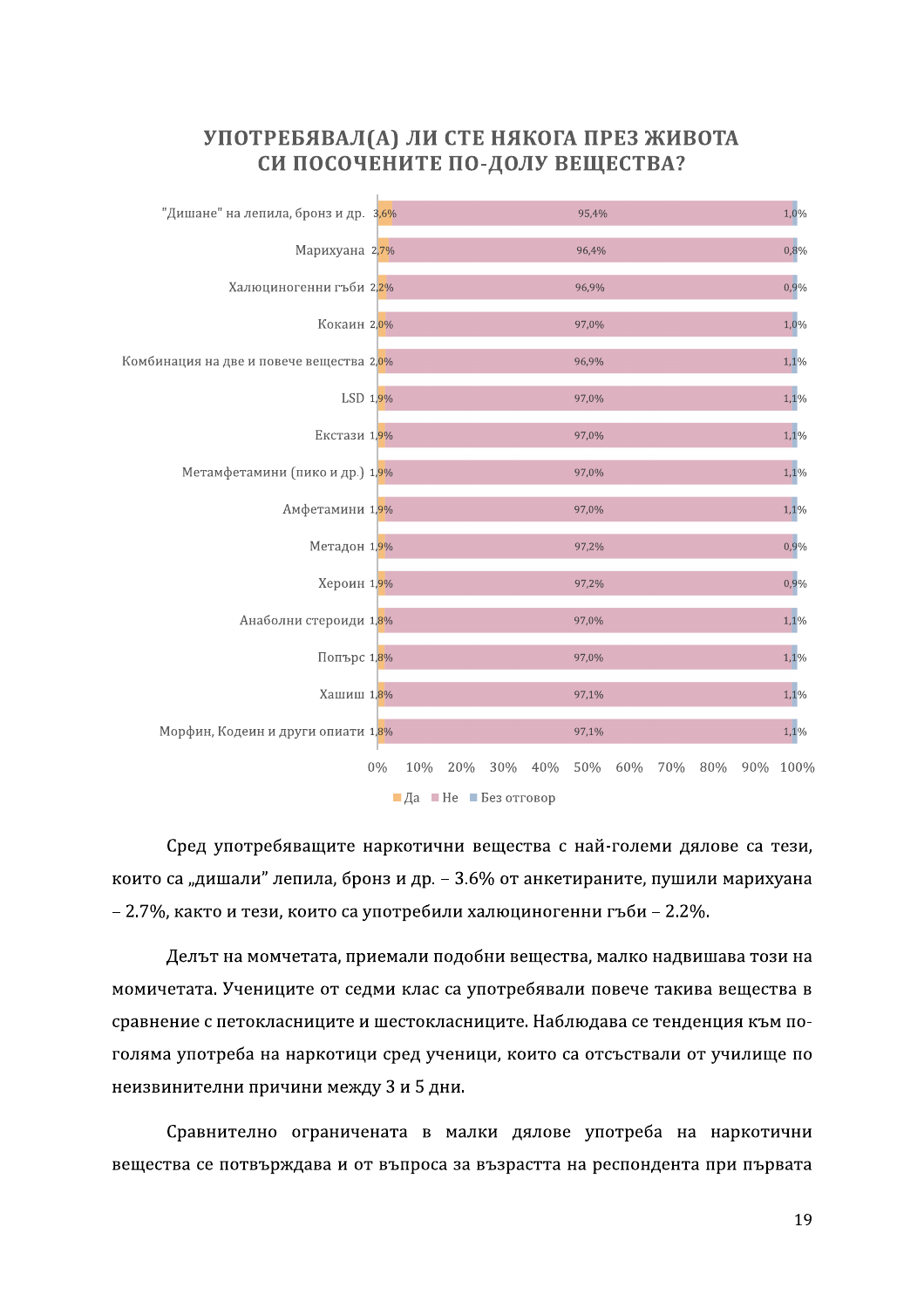употреба на подобно вещество. Над 95% от анкетираните посочват, че никога не са приемали наркотици. От учениците, декларирали, че са употребили наркотични вещества, 11 и 13 години е възрастта, на която най-често са пушили марихуана за първи път. "Дишането" на лепила, бронз и др. е най-разпространената практика, като за първи път това се е случило на възраст до 9 години.



Пушенето е най-разпространената форма за прием на наркотични вещества - посочено е от 2% от анкетираните, следвано от вдишването и инжекционната употреба - съответно по 1,7% от респондентите. Над 97% от учениците заявяват, че не употребяват наркотични вещества.

Няма статистически значима разлика между момчета и момичета по отношение на формите на приемане на наркотични вещества. Разпространението на всички форми на прием е по-популярно сред седмокласниците спрямо учениците от пети и шести клас.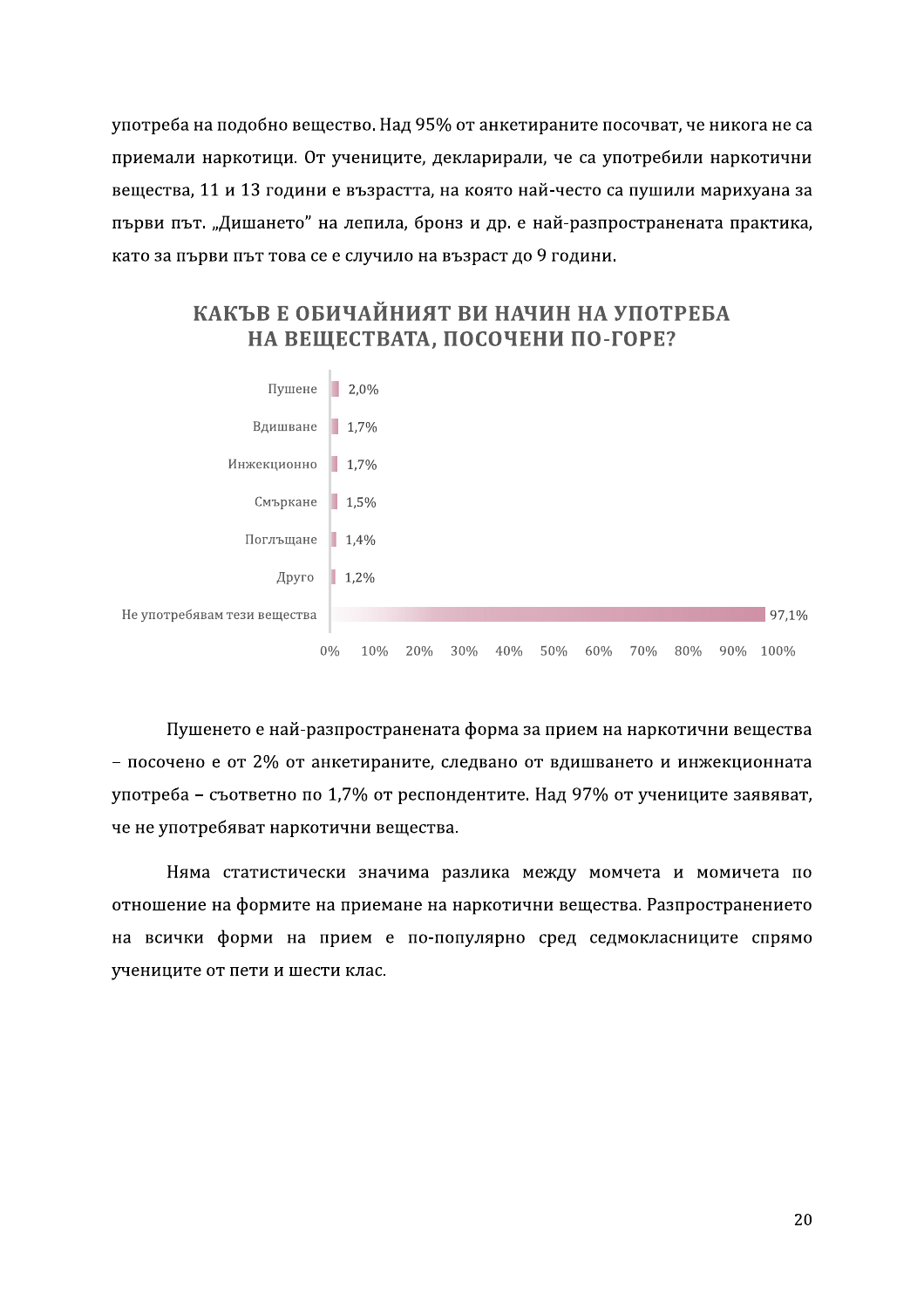#### КАКВА БЕШЕ ПРИЧИНАТА ЗА ПЪРВАТА ВИ УПОТРЕБА НА НЯКОЕ ОТ ВЕШЕСТВАТА. ПОСОЧЕНИ ВЪВ ВЪПРОС 21?



0% 10% 20% 30% 40% 50% 60% 70% 80% 90%100%

96% от участниците в проучването отговарят, че не са употребявали нито едно от наркотичните вещества, които разгледахме по-горе. Най-често срещаните причини за първоначална употреба са, за да бъде приет даден човек от групата или компанията, с която се събира, за удоволствие и изпитване на временен приятен ефект, както и от любопитство или за опитването на нещо ново и непознато.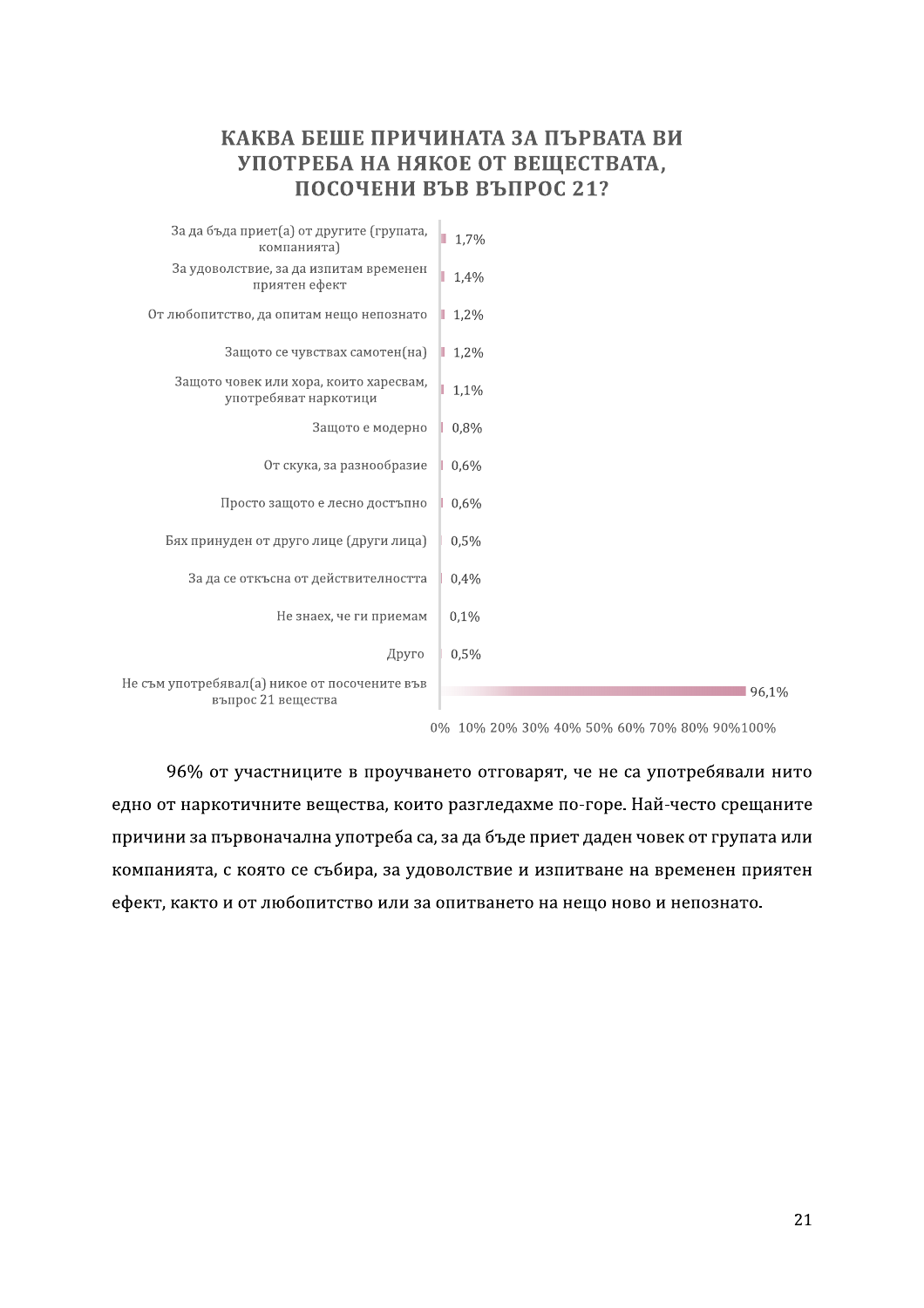## ОТКЪДЕ СЕ СНАБДЯВАТЕ НАЙ-ЧЕСТО С ВЕЩЕСТВАТА, ПОСОЧЕНИ ВЪВ ВЪПРОС 21?



Както стана ясно, преобладаващата част от анкетираните не употребяват наркотични вещества - 97% от подрастващите отбелязват, че не се снабдяват с наркотици. Когато учениците употребяват тези психоактивни вещества, те найчесто се снабдяват с тях от свои приятели или съученици. По-малко от отговорилите посочват, че вземат наркотични вещества от дилъри. Сред снабдяващите се с по-голям дял бихме могли да откроим седмокласниците, които най-често се обръщат към приятели или съученици.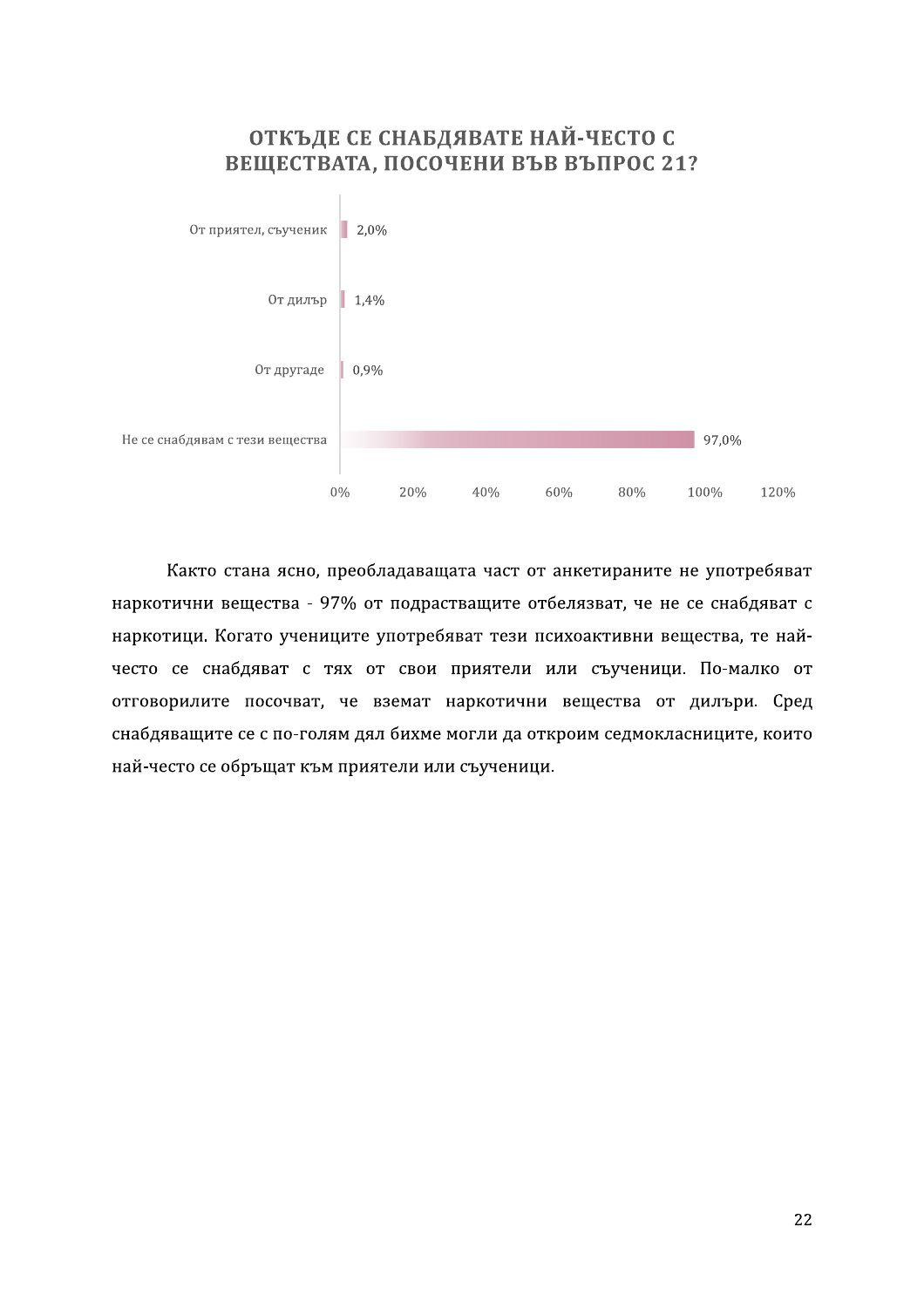# Информираност и нагласи относно употребата на психоактивни вещества

### ОТКЪДЕ ПРЕДИМНО ЗНАЕТЕ ЗА ВЪЗДЕЙСТВИЕТО И ПОСЛЕДСТВИЯТА ОТ УПОТРЕБАТА НА НАРКОТИЦИТЕ?



Информираността на учениците във връзка с психоактивните вещества е сред факторите, които биха могли да имат влияние върху предразположението им и респективно върху въздържанието да опитат или употребяват цигари, алкохол или наркотични вещества. Разговорите с родителите имат най-голямо значение за информираността на прогимназистите за употребата и въздействието на наркотиците, като те са посочени от 54.7% от отговорилите. Други популярни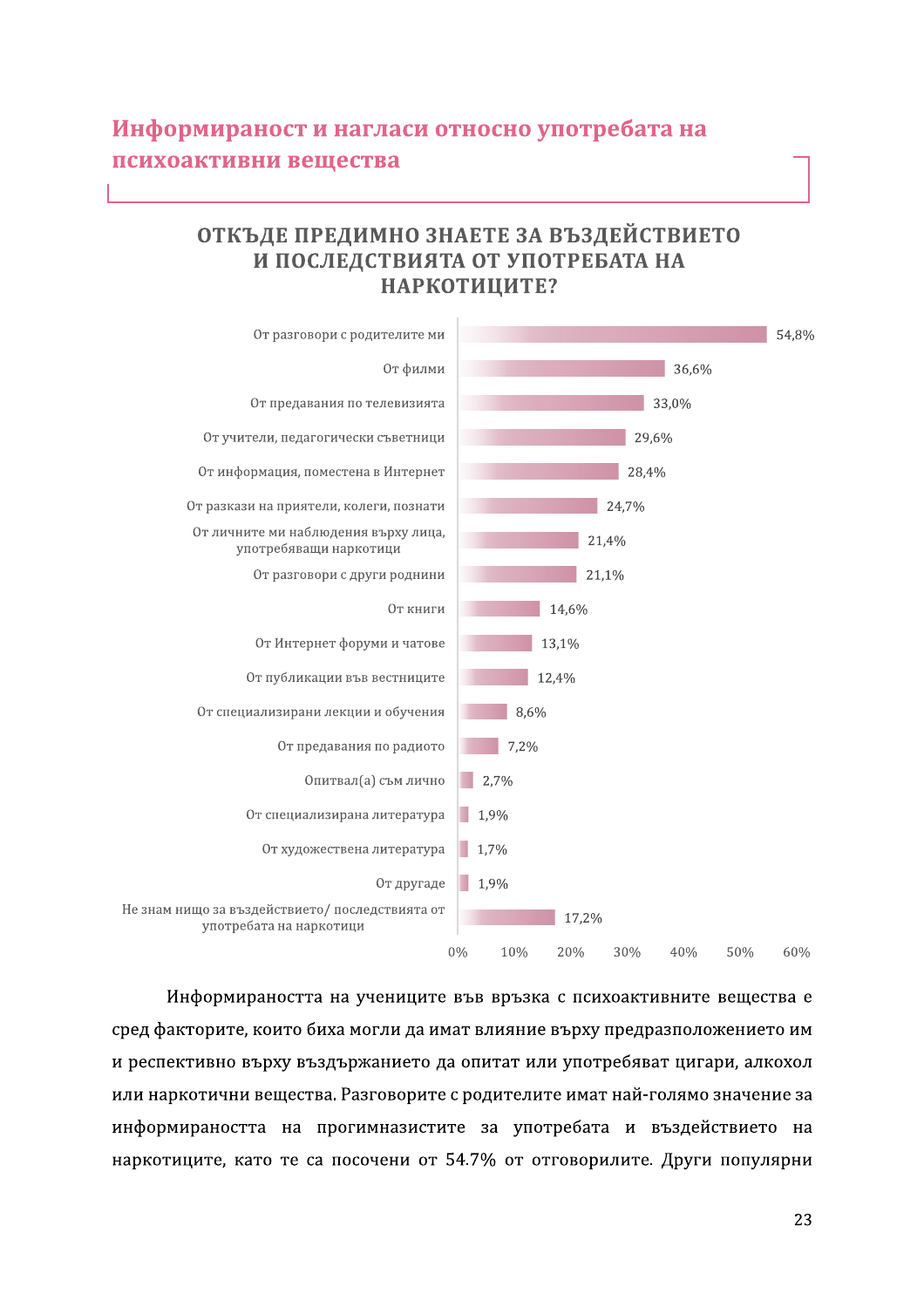източници на информация по тази тема са филмите и предаванията по телевизията, обсъжданията с учители и педагогически съветници, както и Интернет и разказите на приятели и познати. 2.7% споделят, че са пробвали лично и поради тази причина знаят за въздействието и последствията от употребата на наркотици. Най-малко използвани канали за информация по темата са специализираната и художествената литература. 17.2% признават, че не знаят нищо по тази тема.



СПОРЕД ВАС, СЛЕД КОЛКО ВРЕМЕ УПОТРЕБАТА НА НАРКОТИЧНИ ВЕЩЕСТВА МОЖЕ ДА ДОВЕДЕ ДО ПРИВИКВАНЕ?

По-голямата част от прогимназистите в София нямат ясна представа за това колко време е нужно, за да се стигне до привикване към използването на наркотични вещества (57.4%). Близо четвърт (23.3%) от учащите смятат, че след първите два-три пъти на вземане на наркотик може да се свикне. 15.8% са на мнение, че това зависи от използваните наркотици. Малки дялове от отговорилите казват, че привикването се случва след употреба в рамките на поне година или че използването на наркотични вещества не води до привикване. За учениците от 5ти клас е по-трудно да преценят след колко време употребата на наркотици би довела до свикване. Момичетата са по-склонни да вярват, че след първите 2-3 пъти на вземане на наркотик човек може да привикне. Тези нагласи биха могли да имат негативно влияние, тъй като тези групи биха имали по-голяма склонност да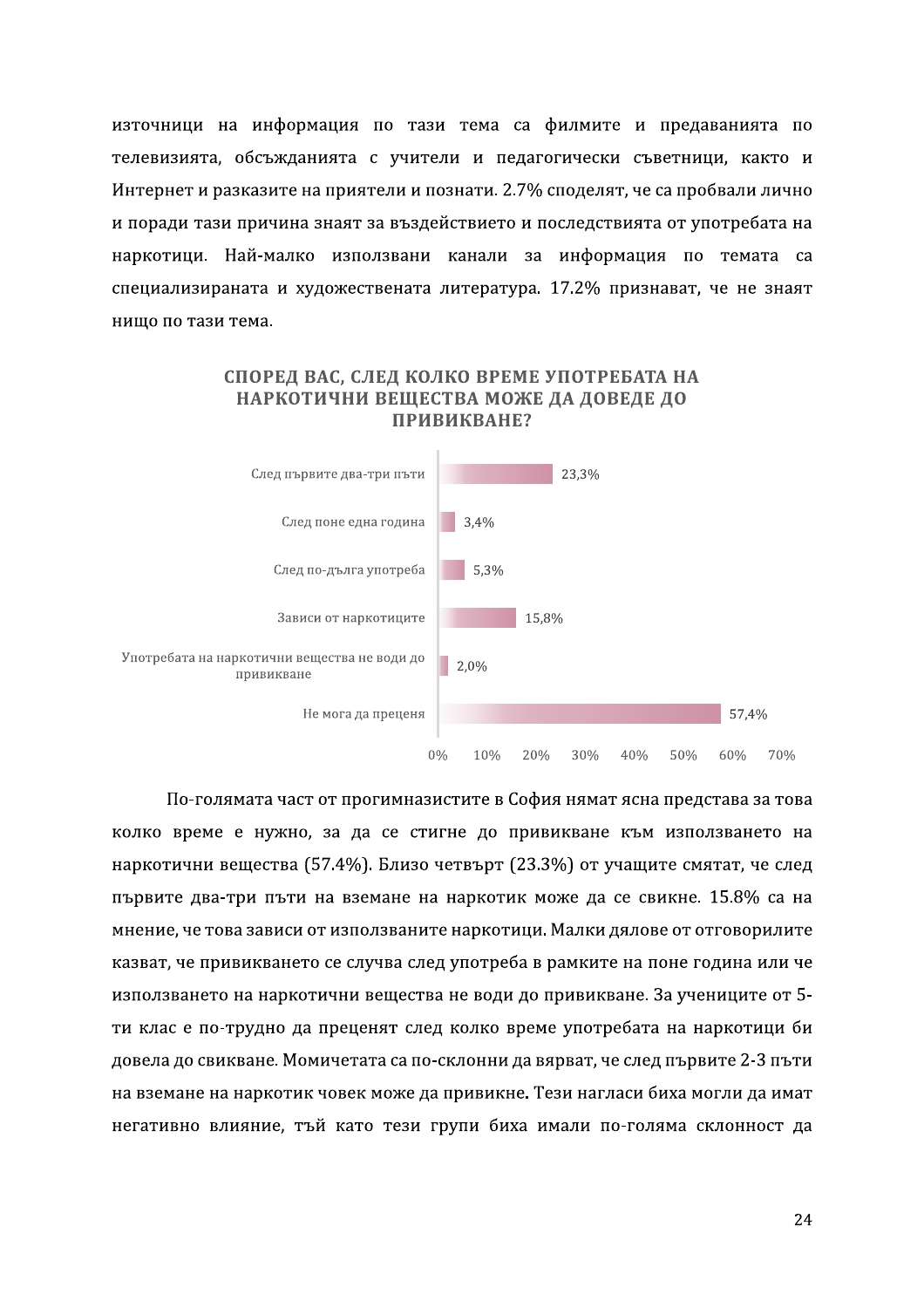подценят ефектите и рисковете от наркотични вещества. Подобни нагласи биха били и предпоставка за опитване на наркотични вещества.



Според 37.8% от учениците в прогимназиален клас човек може да се откаже от наркотиците, ако има силна воля. Равни дялове от отговорилите смятат, че това е възможно само чрез лечение или че е възможно, но е много трудно. Близо 20% вярват, че човек може да се откаже от наркотиците, в случай, че получава силна подкрепа от своите близки. 9% от отговорилите казват, че прекратяването на употребата е невъзможно. Около четвърт от учащите посочват, че не могат да преценят. Момичетата, както и учениците от 6-ти и 7-ми клас, са по-склонни да вярват, че отказването от наркотиците е възможно.

Подобни нагласи също крият известни рискове, тъй като част от младите хора са склонни да вярват, че отказването е възможно, което отново би могло да се яви като предпоставка за подценяване на опасността от пристрастяване и респективно, надценяване на възможността за по-лесно или по-трудно отказване на зависимостта.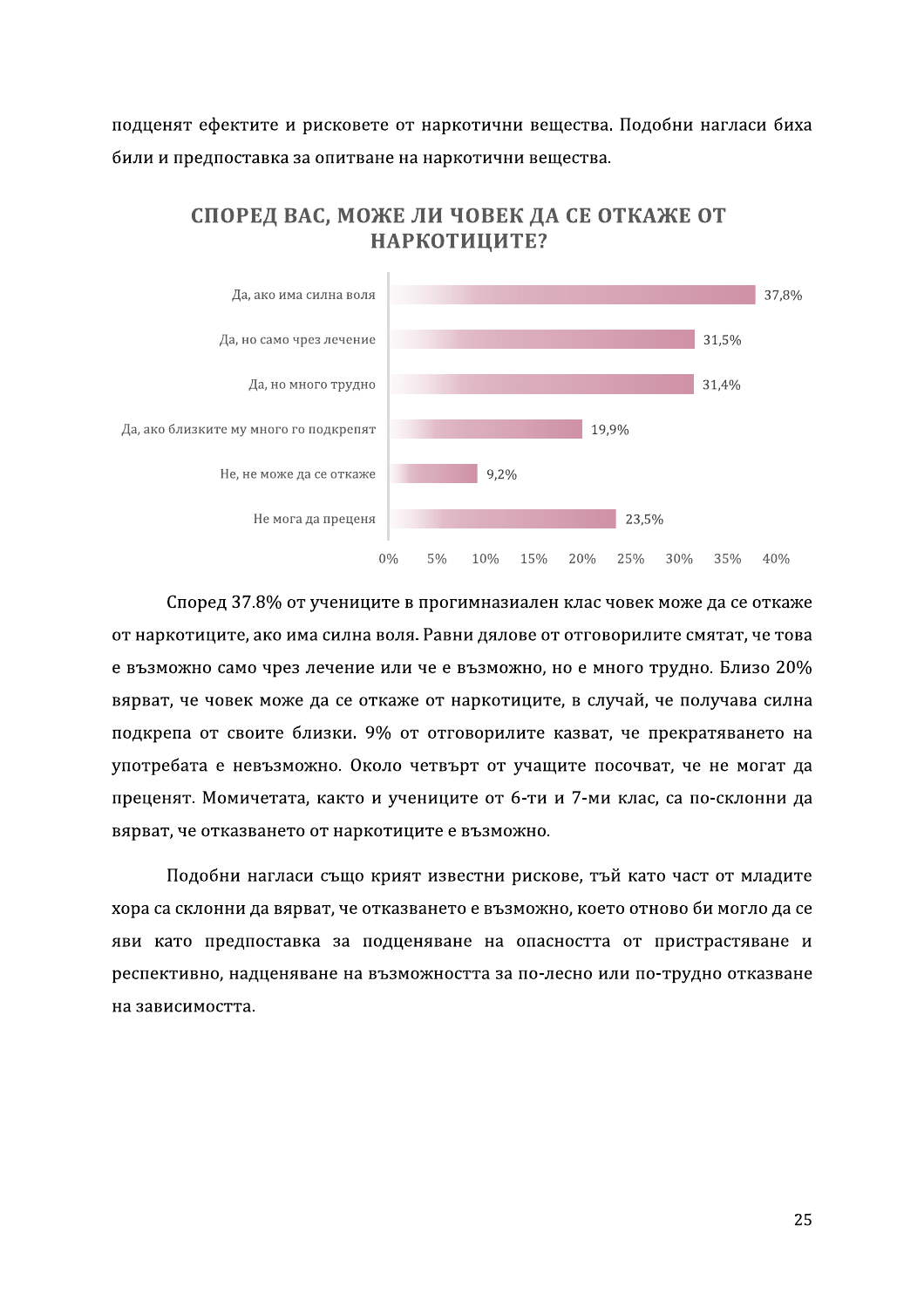

### СПОРЕД ВАС, УПОТРЕБАТА НА НАРКОТИЦИ ПРОБЛЕМ ЛИ Е:

Повечето от участниците в проучването са на мнение, че употребата на наркотици е проблем както за страната, така и за града и училището им. Според поголяма част от отговорилите това е проблем за страната ни (83%), а дяловете на анкетираните, според които това е проблем за града и училището им спадат, съответно до 76% и 72%. Учениците от 5-ти клас изявяват най-голяма тревога по отношение на употребата на наркотици както в училището им, така и в града им и страната. Според разпределението по пол, момичетата са по-склонни да вярват, че вземането на наркотични вещества е проблем за училището, града им и страната.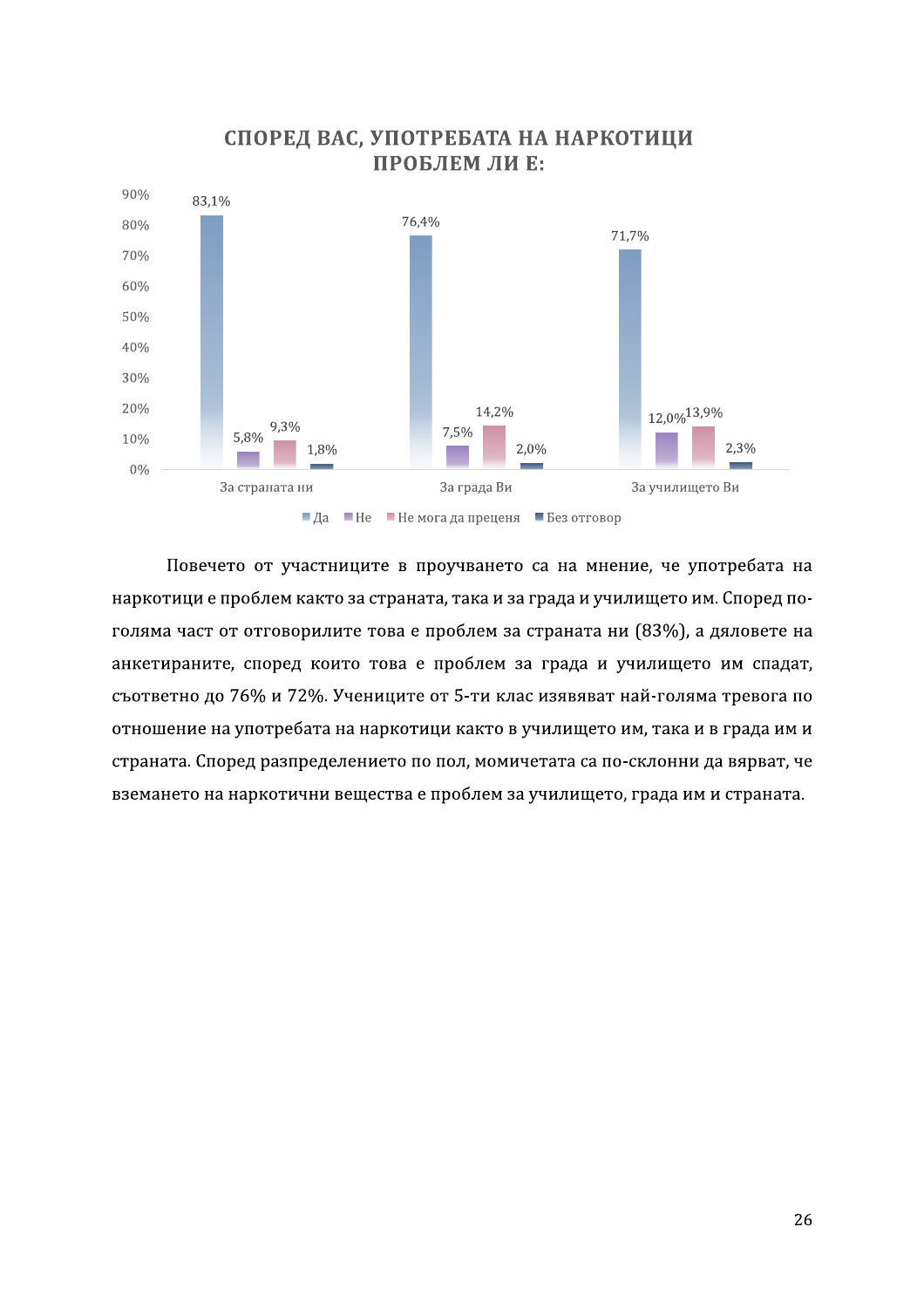# Рискове за здравето от употребата на цигари, алкохол и наркотични вещества



Във връзка с риска за здравето при употребата на психоактивни вещества, за най-опасни са смятани наркотиците. 92% от учащите считат, че има голям риск за здравето на хората при тяхната употреба. Честото пушене на цигари е посочено като много опасно от 86.5% от отговорилите, а честият прием на алкохолни напитки - от 78.4%. Учениците от прогимназиален клас са най-толерантни към честата употреба на алкохол, което вероятно означава, че те са попредразположени към такива действия. Следователно е необходимо да бъдат взети адекватни мерки за ранна превенция на употребата както на психоактивни вещества, така и на алкохол.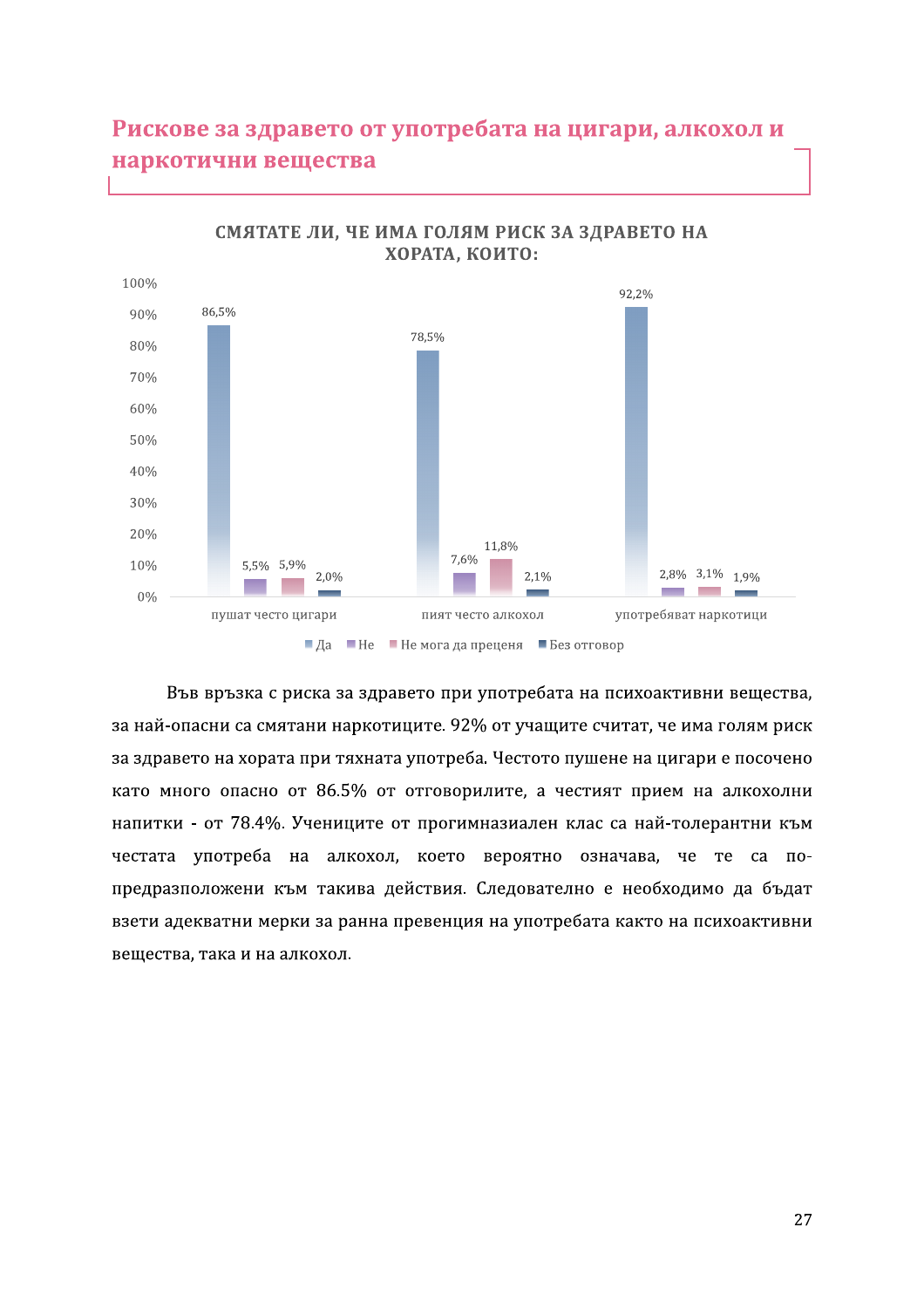

#### КОЛКО УЧЕБНИ ДНИ СТЕ ПРОПУСНАЛИ ПРЕЗ ПОСЛЕДНИТЕ 30 ДНИ:

Въпроси, свързани с училището и обкръжението

По-голямата част от анкетираните не са отсъствали от училище по извинителни причини (58.5%), а приблизително 34% са пропуснали учебни занятия с извинение. Разпределението на отсъствалите по неизвинителни причини ученици е сходно - на мнозинството от учащите не се е случвало да пропуснат учебен ден без извинителна причина. 11.5% от прогимназистите са отсъствали по неизвинителни причини за повече от 1 ден. Като цяло обаче отсъствията по неизвинителни причини, макар и да са проблем, остават затворени в малки групи, в сравнение например с други населени места и райони на страната.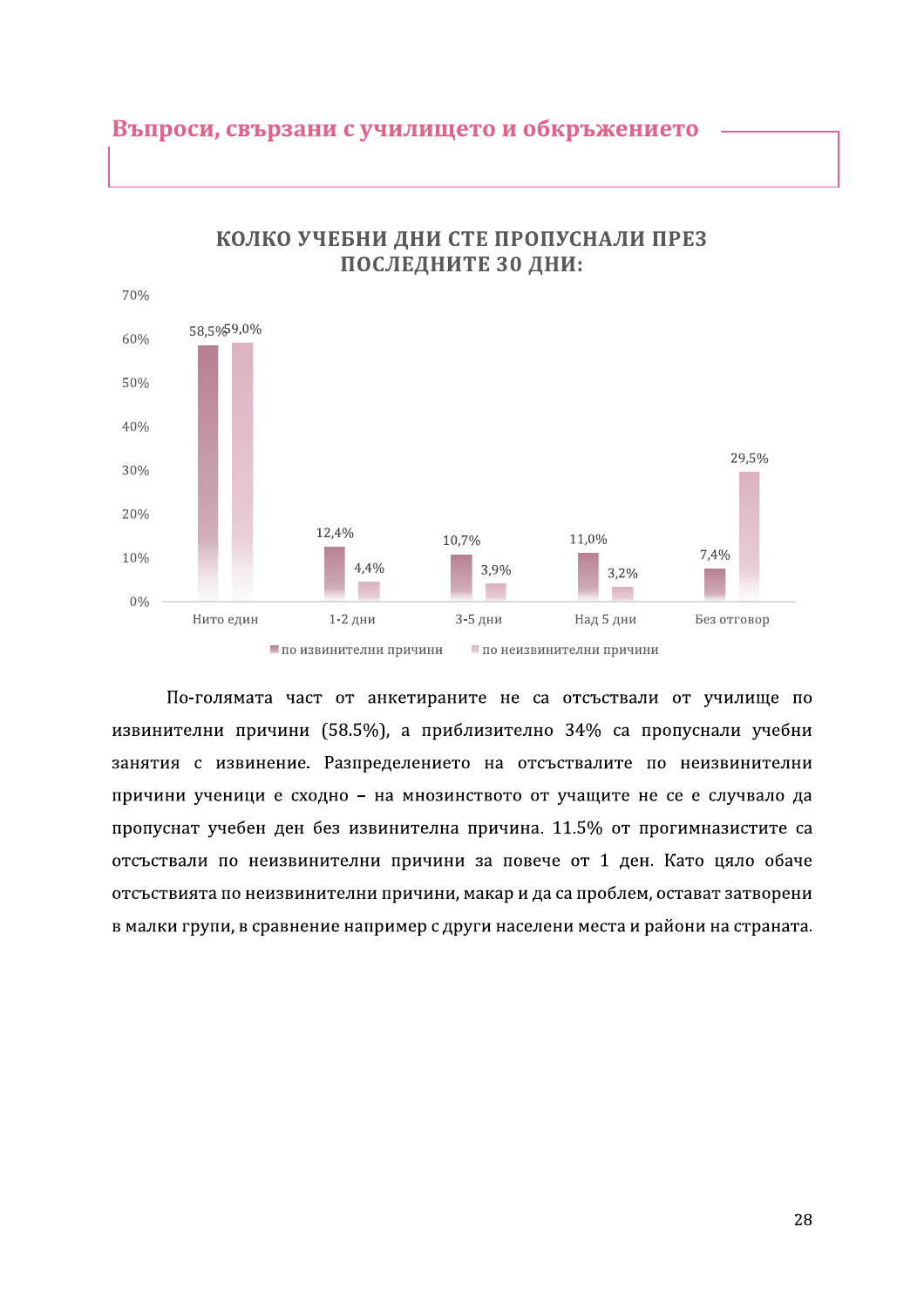#### СМЯТАТЕ ЛИ, ЧЕ ВАШИТЕ СЪУЧЕНИЦИ ВИ **XAPECBAT?**



42.4% от учениците в прогимназиален клас в София са на мнение, че повечето от съучениците им ги харесват. 18.2% от отговорилите смятат, че се радват на симпатии само от страна на тези, които и те самите харесват. Близо четвърт от анкетираните не се интересуват от мнението на съучениците им за тях. По-големите ученици са по-склонни да вярват, че останалите ги харесват. Момичетата по-често изпитват съмнения дали съучениците им ги харесват достатъчно, а момчетата са по-склонни да вярват, че са харесвани от онези, които и те самите одобряват, както и че повечето от останалите младежи в училището не ги харесват.



КАКВО МИСЛИТЕ ЗА ПО-ГОЛЕМИТЕ УЧЕНИЦИ ВЪВ ВАШЕТО УЧИЛИЩЕ?

Близо половината от учениците в град София посочват, че имат приятели сред по-големите ученици в училището си. 27% отговарят, че сред учащите в по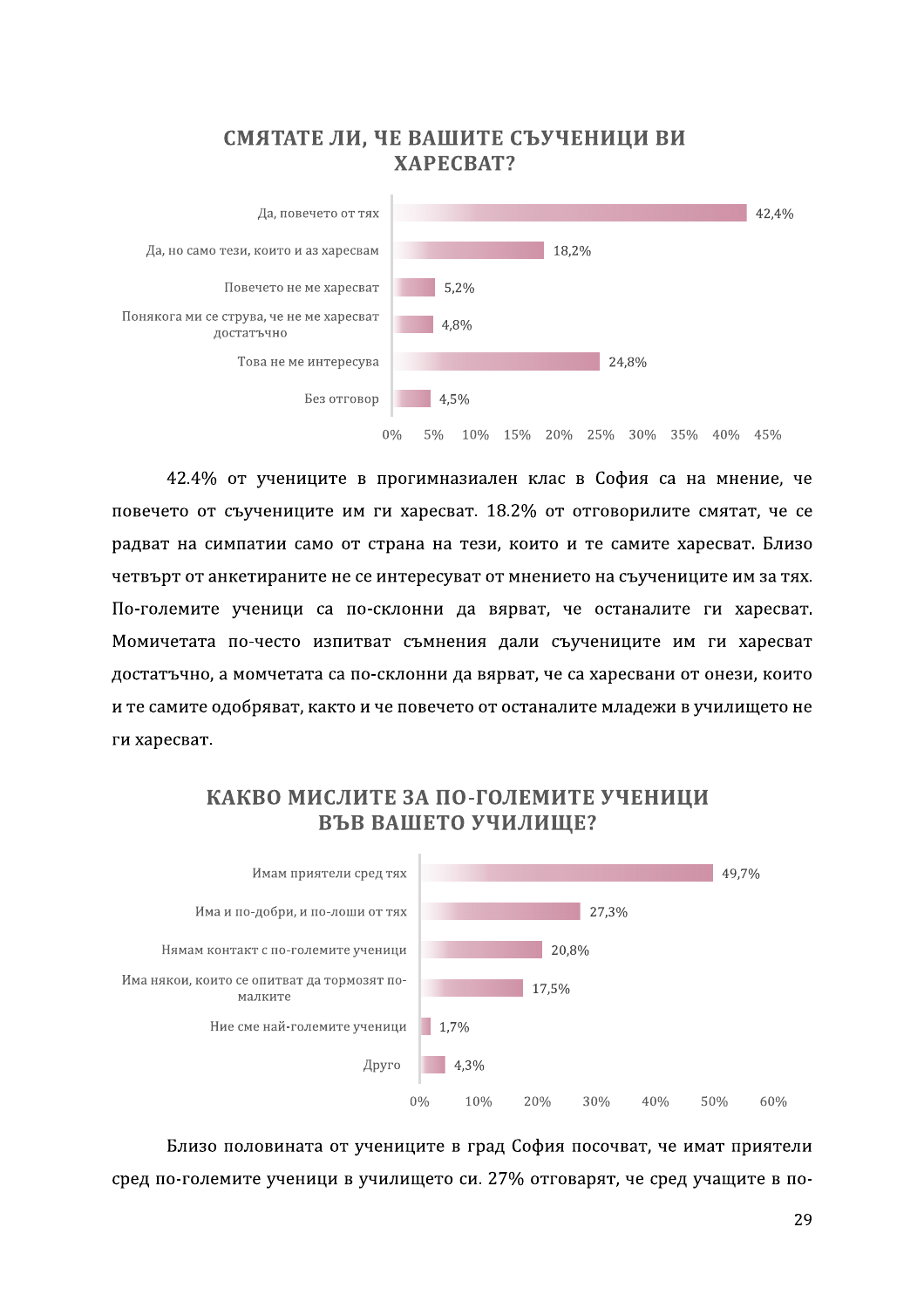горните класове има както по-добри, така и по-лоши, 20% нямат контакт с тях, а 17% отбелязват, че някои от тях се опитват да тормозят по-малките. 1.7% споделят, че те са най-големите ученици в училището. По отношение на разпределението по възраст, най-често петокласниците отговарят, че имат приятелски отношения с поголемите ученици. Освен това, момичетата са по-склонни от момчетата да завързват такива приятелства.



#### СМЯТАТЕ ЛИ, ЧЕ В УЧИЛИЩЕ ТРЯБВА ДА СЕ РАЗГОВАРЯ ОТКРИТО ПО ВЪПРОСИТЕ, СВЪРЗАНИ  $C:$

Дяловете на младежите, според които в училище би следвало да се обсъждат открито темите, свързани с употребата на психоактивни вещества и насилието в живота, са близки (варират между 44 и 47 процентни пункта). Най-актуална е темата за употребата на наркотици и близо половината от прогимназистите посочват, че в училище трябва да се разговаря открито за това. Следващи по популярност сред учениците са темите, свързани с тютюнопушенето, насилието в живота и употребата на алкохол. Най-малко от тях считат, че в училище трябва да се разговаря открито по въпросите, свързани с безопасния секс. Прави впечатление, че седмокласниците са най-отворени към откритото обсъждане на всяка от темите в училище. Във връзка с разпределението по пол не са налични статистически значими разлики.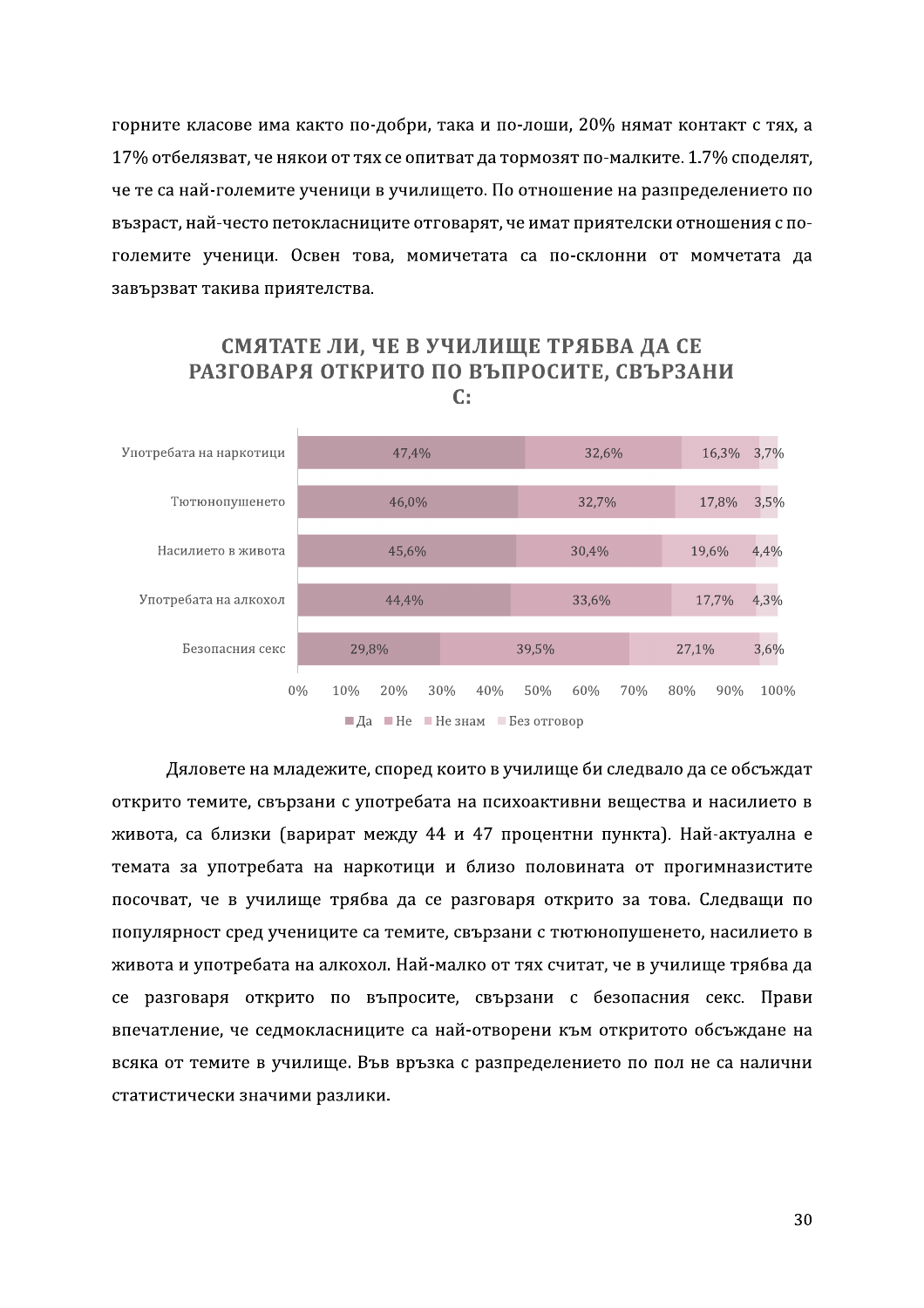

### РАЗГОВАРЯТЕ ЛИ ПО ВЪПРОСИТЕ ЗА УПОТРЕБАТА НА НАРКОТИЦИ:

Учениците от прогимназиален клас в София най-често обсъждат въпросите за употребата на наркотици с родителите си, като този отговор е посочен от 55% от анкетираните. 28% отбелязват, че разговарят по темата със съучениците и приятелите си извън училище, а 20% - с учители и педагогически съветници в училище. Момичетата са по-склони да коментират използването на наркотици с родителите си или с учители. Учениците от горните прогимназиални класове са поотворени за разговори по тези въпроси, независимо от събеседника.



# КАКВО Е ОТНОШЕНИЕТО НА РОДИТЕЛИТЕ ВИ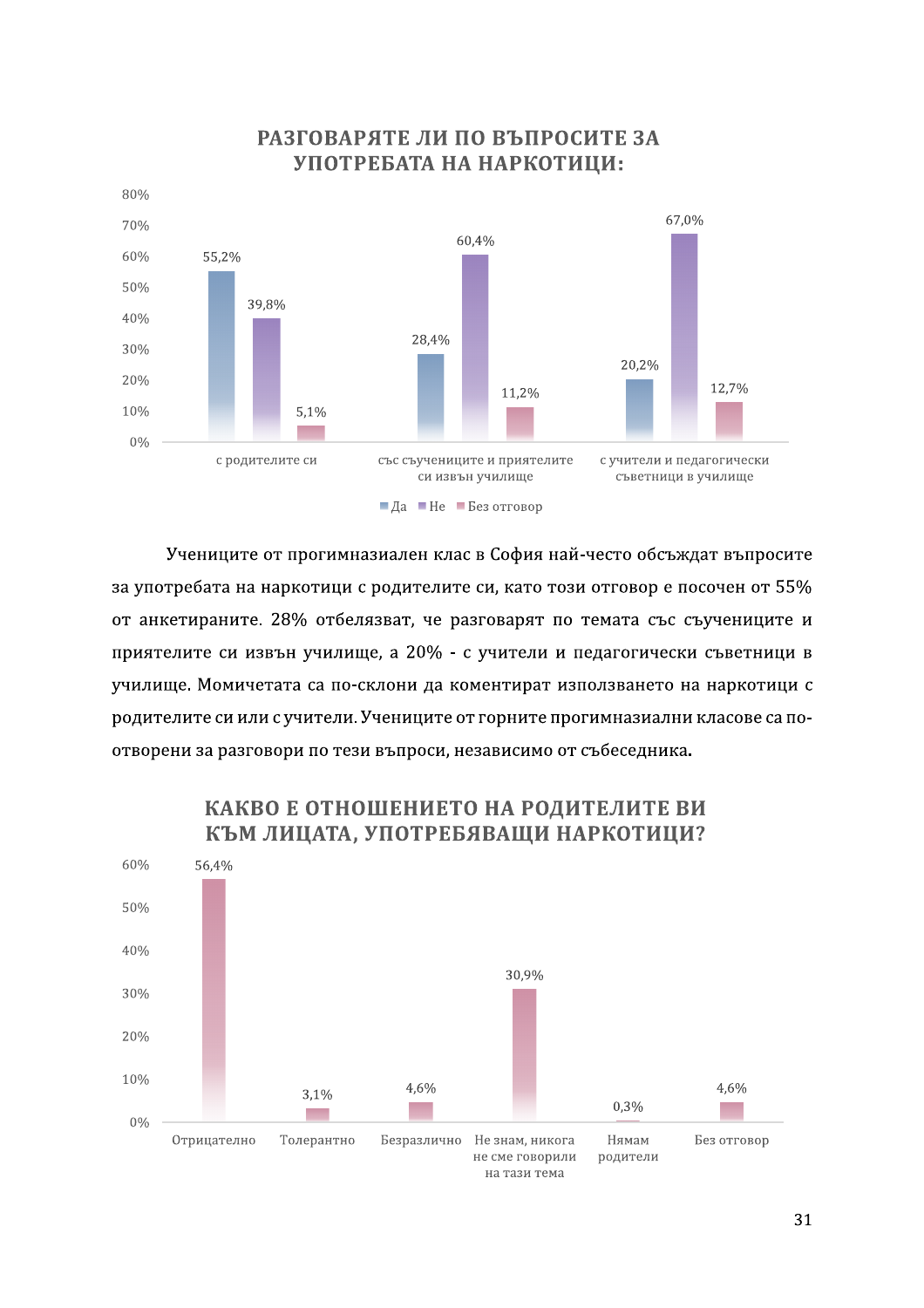Повече от половината от отговорилите считат, че родителите им имат отрицателно отношение към лицата, употребяващи наркотици. Близо една трета отговарят, че не знаят какво е мнението на родителите им, тъй като никога не са говорили с тях на тази тема. 3% от учениците казват, че отношението на родителите им към хората, които вземат наркотични вещества, е толерантно, а 4% - безразлично.

Докато момичетата посочват, че техните родители имат отрицателно отношение към лицата, употребяващи наркотици, при момчетата е по-вероятно тази тема да не е била предмет на разговор или родителите им да са безразлични.